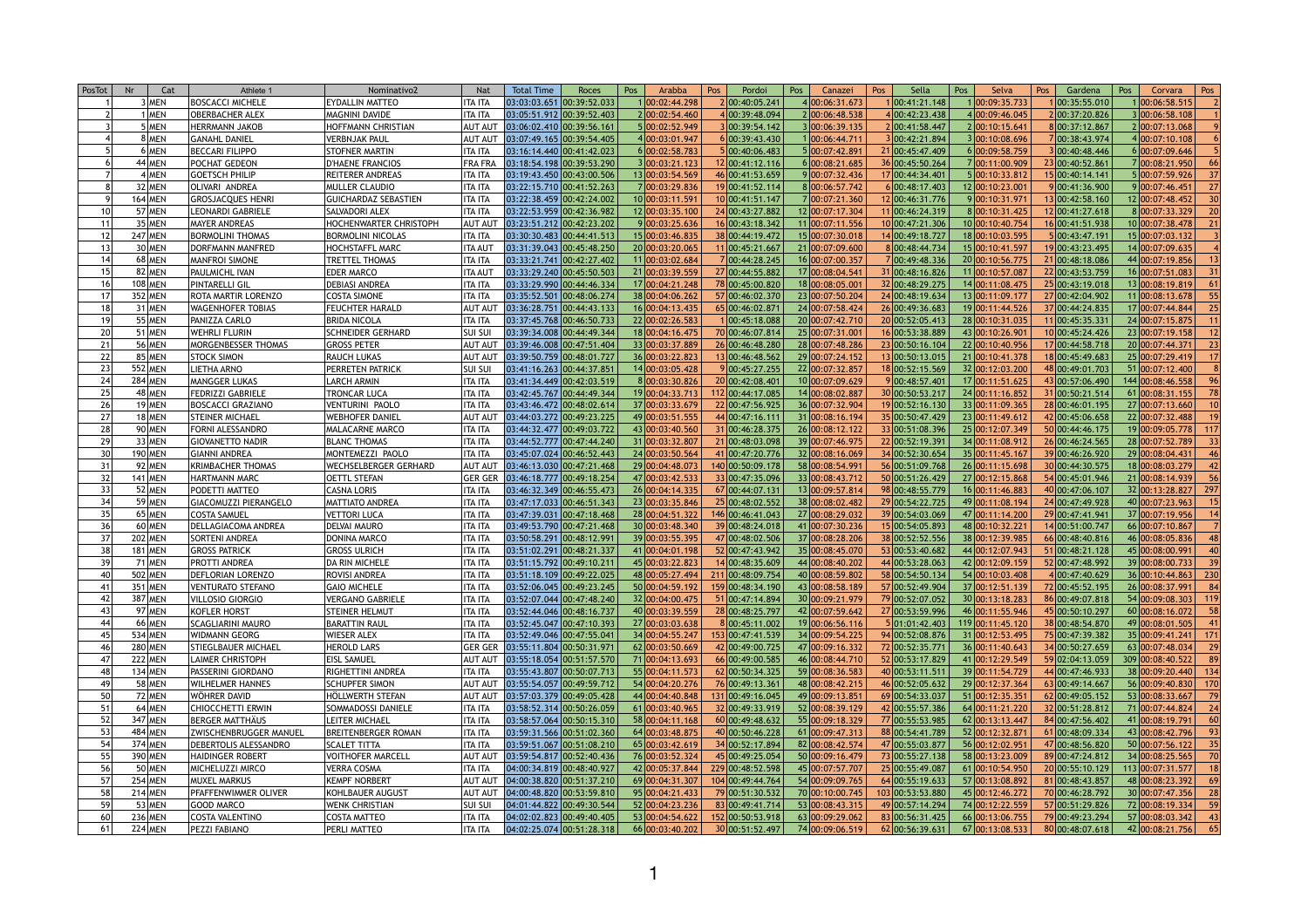|                 | <b>116 MEN</b>     | WENDT MANUEL                                   | <b>WENDT FLORIAN</b>           | ITA ITA                          | 04:03:49.828 00:52:08.457                                                                                   | 72 00:03:51.059  | 43 00:50:06.947  | 57 00:08:02.263    | 28 00:54:53.145  | 55 00:11:42.187<br>36 00:54:52.907                                                                                                                                                                                                                                                                                                                                                   | 108 00:08:12.863        |
|-----------------|--------------------|------------------------------------------------|--------------------------------|----------------------------------|-------------------------------------------------------------------------------------------------------------|------------------|------------------|--------------------|------------------|--------------------------------------------------------------------------------------------------------------------------------------------------------------------------------------------------------------------------------------------------------------------------------------------------------------------------------------------------------------------------------------|-------------------------|
|                 | 89 MEN             | VEDOVATI PAOLO                                 | <b>SIGNORI MAURIZIO</b>        | ITA ITA                          | 04:04:15.330 00:51:35.822                                                                                   | 68 00:04:04.194  | 56 00:53:01.558  | 91 00:08:39.204    | 43 00:56:59.084  | 60 00:49:34.011<br>69 00:12:29.58                                                                                                                                                                                                                                                                                                                                                    | 59 00:07:51.877         |
|                 | 212 MEN            | <b>ABT TOBIAS</b>                              | <b>BUDIG SIMON</b>             | <b>GER GER</b>                   | $04:04:49.834$ 00:52:50.035                                                                                 | 81 00:03:26.485  | 17 00:52:05.804  | 79 00:09:17.705    | 74 00:56:49.365  | 67 00:49:33.294<br>68 00:12:41.030                                                                                                                                                                                                                                                                                                                                                   | 58 00:08:06.116         |
|                 | 84 MEN             | <b>DAGAI ALEX</b>                              | <b>TREBO MIKE</b>              | ITA ITA                          | 04:04:51.333 00:50:18.432                                                                                   | 59 00:04:28.092  | 100 00:52:32.542 | 84 00:08:43.977    | 51 00:58:10.860  | 81 00:11:57.069<br>46 00:50:54.664                                                                                                                                                                                                                                                                                                                                                   | 65 00:07:45.697         |
|                 | 95 MEN             | <b>GUJAN BEDA</b>                              | HIDBER RETO                    | <b>SUI SUI</b>                   | 04:05:16.834 00:52:57.691                                                                                   | 84 00:03:43.07   | 36 00:51:55.071  | 75 00:09:00.59     | 59 00:57:00.675  | 70 00:11:22.593<br>33 00:51:48.936                                                                                                                                                                                                                                                                                                                                                   | 75 00:07:28.205         |
|                 | 533 MEN            | <b>SCHMID JAKOB</b>                            | <b>LEHMANN MARIO</b>           | <b>GER GEF</b>                   | 04:05:22.833 00:50:33.968                                                                                   | 63 00:04:18.01   | 72 00:51:15.899  | 66 00:09:28.859    | 82 00:58:52.168  | 53 00:50:43.978<br>86 00:12:13.028                                                                                                                                                                                                                                                                                                                                                   | 64 00:07:56.917         |
|                 | 166 MEN            | DAPOZ DAVIDE                                   | <b>ZAMBOTTI DAMIANO</b>        | ITA ITA                          | 04:05:30.405 00:53:05.492                                                                                   | 87 00:04:33.256  | 108 00:51:55.570 | 76 00:09:06.379    | 61 00:57:09.209  | 72 00:12:45.257<br>69 00:48:41.829                                                                                                                                                                                                                                                                                                                                                   | 47 00:08:13.413         |
|                 | 83 MEN             | <b>ESKA FLORIAN</b>                            | LOHER FLORIAN                  | <b>GER GER</b>                   | 04:05:32.333 00:52:33.433                                                                                   | 74 00:04:25.083  | 85 00:51:15.821  | 65 00:09:19.202    | 78 00:55:47.870  | 55 00:51:32.509<br>60 00:12:16.288                                                                                                                                                                                                                                                                                                                                                   | 74 00:08:22.127         |
|                 | 514 MEN            | <b>TESSARO TOMMASO</b>                         | <b>TRAMET MARCO</b>            | ITA ITA                          | 04:06:02.086 00:53:20.951                                                                                   | 90 00:04:02.259  | 54 00:51:05.370  | 64 00:09:11.948    | 67 00:55:38.089  | 59 00:13:24.195<br>90 00:50:26.880                                                                                                                                                                                                                                                                                                                                                   | 62 00:08:52.394         |
|                 | 531 MEN            | <b>GIOVANAZZI LORENZO</b>                      | <b>GRIMAZ STEFANO</b>          | ITA ITA                          | 04:06:12.336 00:50:08.961                                                                                   | 56 00:04:27.064  | 96 00:49:56.745  | 56 00:08:43.04     | 48 00:54:46.843  | 53 00:12:27.78<br>58 00:56:50.609                                                                                                                                                                                                                                                                                                                                                    | 137 00:08:51.288        |
|                 |                    | <b>MANESSI NICOLA</b>                          |                                | <b>ITA ITA</b>                   | 04:07:15.839 00:51:39.140                                                                                   | 70 00:04:25.867  | 90 00:49:33.470  |                    | 142 00:54:29.402 | 188 00:49:09.941                                                                                                                                                                                                                                                                                                                                                                     | 55 00:10:49.952         |
|                 | 111 MEN            |                                                | <b>SANZOGNI MAURIZIO</b>       |                                  |                                                                                                             |                  |                  | 51 00:10:57.061    |                  | 50 00:16:11.006                                                                                                                                                                                                                                                                                                                                                                      |                         |
|                 | $62$ MEN           | LEITER HANS                                    | <b>MANDELC RONNY</b>           | <b>AUT AU</b>                    | 04:08:35.342 00:51:29.641                                                                                   | 67 00:03:42.638  | 35 00:52:17.052  | 81 00:08:51.216    | 55 00:59:41.355  | 92 00:12:37.739<br>64 00:51:55.503                                                                                                                                                                                                                                                                                                                                                   | 77 00:08:00.198         |
|                 | 312 MEN            | <b>GRASSI MIRKO</b>                            | <b>MORONI ANDREA LUCIANO</b>   | ITA ITA                          | 04:09:16.347 00:52:48.705                                                                                   | 80 00:03:27.316  | 18 00:51:57.567  | 77 00:09:52.696    | 90 00:55:54.874  | 92 00:52:12.133<br>63 00:13:28.298                                                                                                                                                                                                                                                                                                                                                   | 78 00:09:34.758         |
|                 | 447 MEN            | <b>HASLINGER STEFAN</b>                        | <b>SPECKL CHRISTIAN</b>        | <b>AUT AU</b>                    | 04:09:38.345 00:52:46.194                                                                                   | 78 00:03:39.749  | 29 00:52:41.215  | 86 00:08:37.130    | 1 00:59:01.793   | 56 00:52:52.755<br>89 00:12:19.33                                                                                                                                                                                                                                                                                                                                                    | 80 00:07:40.178         |
|                 | <b>267 MEN</b>     | <b>CURTI LUCA</b>                              | <b>COLLEONI PAOLO</b>          | ITA ITA                          | 04:10:02.417 00:49:26.225                                                                                   | 51 00:04:25.184  | 86 00:51:28.410  | 68 00:10:54.441    | 138 00:57:19.161 | 75 00:14:02.025<br>108 00:53:00.897                                                                                                                                                                                                                                                                                                                                                  | 82 00:09:26.074         |
|                 | 543 MEN            | <b>WOLFISBERG MIRKO</b>                        | <b>FUMI EDOARDO</b>            | <b>SUI SU</b>                    | 04:11:02.349 00:53:59.990                                                                                   | 96 00:04:30.004  | 103 00:51:16.307 | 67 00:09:10.620    | 65 00:57:08.397  | 71 00:13:02.293<br>77 00:53:11.055                                                                                                                                                                                                                                                                                                                                                   | 86 00:08:43.683         |
|                 | 488 MEN            | <b>VIVOT LUKAS</b>                             | <b>BRIELER PATRICK</b>         | <b>AUT AUT</b>                   | 04:11:32.101 01:45:32.453                                                                                   | 344 00:03:34.528 | 23 00:51:34.865  | 71 00:09:12.763    | 68 00:59:51.464  | 102 00:54:09.055<br>95 00:13:49.234                                                                                                                                                                                                                                                                                                                                                  | 100 00:08:40.691        |
|                 | 168 MEN            | <b>DE ZAIACOMO MORRIS</b>                      | <b>FOLLADOR DANIELE</b>        | ITA ITA                          | 04:11:57.352 00:53:02.199                                                                                   | 86 00:04:39.809  | 130 00:52:53.556 | 89 00:09:23.399    | 80 00:57:48.926  | 65 00:52:53.457<br>78 00:12:39.81                                                                                                                                                                                                                                                                                                                                                    | 81 00:08:36.193         |
|                 | 428 MEN            | <b>SCHALLER FABIAN</b>                         | <b>IMBODEN ALEXANDER</b>       | <b>SUI SU</b>                    | 04:12:02.854 00:55:09.600                                                                                   | 116 00:04:52.138 | 148 00:52:11.794 | 80 00:10:03.709    | 106 01:08:50.539 | 191 00:10:03.709<br>6 00:51:15.209                                                                                                                                                                                                                                                                                                                                                   | 68 00:09:15.671<br>127  |
|                 | 67 MEN             | DUROGATI AARON                                 | <b>GIETL SIMON</b>             | ITA ITA                          | 04:12:11.853 00:52:41.873                                                                                   | 77 00:04:36.798  | 121 00:51:43.152 | 73 00:10:00.168    | 101 00:57:22.391 | 77 00:12:47.707<br>71 00:53:20.461                                                                                                                                                                                                                                                                                                                                                   | 87 00:09:39.303<br>168  |
|                 | 462 MEN            | <b>CERUTTI DAVIDE</b>                          | <b>CUSINI MAX</b>              | ITA ITA                          | 04:12:26.353 00:54:06.097                                                                                   | 100 00:03:56.909 | 49 00:52:39.874  | 85 00:08:27.005    | 37 00:59:57.501  | 96 00:12:04.324<br>49 00:53:04.876                                                                                                                                                                                                                                                                                                                                                   | 85 00:08:09.767         |
|                 | 130   MEN          | LOLLO ANDREA                                   | SOTTSASS CESARE                | <b>TA ITA</b>                    | 04:12:42.662 00:52:35.343                                                                                   | 75 00:04:32.158  | 105 00:53:20.663 | 94 00:09:31.001    | 85 00:59:27.456  | 91 00:12:51.233<br>73 00:52:20.806                                                                                                                                                                                                                                                                                                                                                   | 79 00:08:04.002         |
|                 | 539 MEN            | <b>SCHRAMM HELMUT</b>                          | <b>SCHRENKER SEBASTIAN</b>     | <b>GER GER</b>                   | 04:13:16.426 00:57:38.704                                                                                   | 159 00:04:11.516 | 61 00:52:45.818  | 88 00:10:09.435    | 109 00:57:21.392 | 106 00:49:03.887<br>76 00:13:57.548                                                                                                                                                                                                                                                                                                                                                  | 52 00:08:08.126         |
|                 | $54$ MEN           | <b>HANREICH ALEXANDER</b>                      | <b>REIF STEFAN</b>             | <b>AUT AUT</b>                   | 04:13:23.607 00:52:47.349                                                                                   | 79 00:03:59.404  | 50 00:52:44.539  | 87 00:08:50.935    | 54 01:00:19.404  | 78 00:53:32.536<br>102 00:13:05.241                                                                                                                                                                                                                                                                                                                                                  | 89 00:08:04.199         |
|                 | $61$ MEN           | <b>BERTELLE ALESSANDRO</b>                     | PAT FEDERICO                   | ITA ITA                          | 04:13:59.428 00:49:13.971                                                                                   | 46 00:04:21.807  | 80 00:50:41.579  | 60 00:10:16.314    | 113 00:58:40.889 | 85 00:14:25.145<br>124 00:57:02.949                                                                                                                                                                                                                                                                                                                                                  | 142 00:09:16.774        |
|                 | 156 MEN            | <b>CIFRA EMILIANO MARIA</b>                    | <b>BRAIDA GUIDO</b>            | <b>TA ITA</b>                    | 04:17:16.940 00:54:06.038                                                                                   | 99 00:04:25.454  | 88 00:54:43.691  | 113 00:10:45.720   | 133 00:57:52.421 | 79 00:14:12.290<br>113 00:51:50.200                                                                                                                                                                                                                                                                                                                                                  | 76 00:09:21.126<br>136  |
|                 | 149 MEN            | <b>DUCOLI IVO</b>                              | <b>NORIS GIOVANNI</b>          | <b>TA ITA</b>                    | 04:17:49.620 00:53:08.499                                                                                   | 88 00:04:34.757  | 116 00:52:04.057 | 78 00:10:00.698    | 102 00:58:35.383 | 127 00:55:57.226<br>84 00:14:26.908                                                                                                                                                                                                                                                                                                                                                  | 123 00:09:02.092<br>114 |
|                 | 411 MEN            | <b>SCARELLA SIMONE</b>                         | DE BATTISTA DANIEL             | <b>TA ITA</b>                    | 04:19:08.623 00:54:29.700                                                                                   | 104 00:04:27.126 | 97 00:53:00.482  | 90 00:09:28.453    | 81 00:59:51.059  | 94 00:13:37.268<br>97 00:55:25.776                                                                                                                                                                                                                                                                                                                                                   | 118 00:08:48.759        |
|                 | 87 MEN             | <b>BRADANINI ANDREA</b>                        | <b>BONETTI STEFANO</b>         | ITA ITA                          | 04:19:15.380 00:50:14.468                                                                                   | 57 00:04:03.055  | 55 00:50:47.086  | 62 00:09:53.195    | 92 01:05:05.337  | 160 00:54:05.733<br>160 00:15:17.81                                                                                                                                                                                                                                                                                                                                                  | 98 00:09:48.696<br>182  |
|                 | 523 MEN            | LONGHI ROBERTO                                 | <b>FEDERICI SIMONE</b>         | <b>ITA ITA</b>                   | 04:19:22.236 00:53:30.607                                                                                   | 91 00:05:11.384  | 183 00:51:30.266 | 69 00:12:22.487    | 202 00:56:25.591 | 65 00:15:38.371<br>169 00:53:34.923                                                                                                                                                                                                                                                                                                                                                  | 91 00:11:08.607<br>239  |
|                 | <b>165 MEN</b>     | COSTABLOZ RUDY                                 | <b>RONCO NEVIO</b>             | <b>TA ITA</b>                    | 04:19:22.625 00:54:57.934                                                                                   | 111 00:04:19.765 | 75 00:54:13.599  | 104 00:11:18.433   | 160 00:59:05.101 | 90 00:14:27.626<br>128 00:51:30.37                                                                                                                                                                                                                                                                                                                                                   | 73 00:09:29.796<br>152  |
|                 | 395 MEN            | <b>RICCI NICOLA</b>                            | PEDROTTI JEAN PIERRE           | <b>TA ITA</b>                    | 04:19:43.875 00:55:10.004                                                                                   | 117 00:04:53.73  | 150 00:51:42.419 | 72 00:10:31.586    | 125 00:58:18.130 | 82 00:14:54.831<br>146 00:53:55.686                                                                                                                                                                                                                                                                                                                                                  | 97 00:10:17.488<br>205  |
|                 | 139 MEN            | <b>FARÈ TOMMASO</b>                            | <b>FILONI ALAIN</b>            | ITA ITA                          | 04:20:08.786 00:59:16.163                                                                                   | 184 00:04:50.792 | 145 00:54:49.136 | 115 00:10:33.552   | 126 00:57:12.437 | 87 00:51:10.638<br>73 00:13:21.637                                                                                                                                                                                                                                                                                                                                                   | 67 00:08:54.431<br>107  |
|                 | 445 MEN            | <b>IMBODEN CHRISTIAN</b>                       | NYDEGGER BEAT                  | SUI SU                           | 04:20:09.502 00:54:30.184                                                                                   | 105 00:04:33.506 | 109 00:53:09.436 | 93 00:10:25.846    | 119 00:59:42.369 | 93 00:14:21.120<br>117 00:53:43.830                                                                                                                                                                                                                                                                                                                                                  | 93 00:09:43.211<br>176  |
|                 | 230 MEN            | LORI GUIDO                                     | <b>BRUSCHETTI LUCA</b>         | <b>ITA ITA</b>                   | 04:20:13.377 00:54:17.938                                                                                   | 102 00:04:19.41  | 74 00:53:41.245  | 99 00:09:54.614    | 95 00:59:57.954  | 97 00:13:53.009<br>104 00:55:05.309                                                                                                                                                                                                                                                                                                                                                  | 112 00:09:03.889        |
|                 | 393 MEN            | <b>MENAPACE MARCO</b>                          | <b>BERNHARDT VALENTINO</b>     | ITA ITA                          | 04:20:14.378 00:55:04.504                                                                                   | 114 00:03:55.94  | 48 00:55:42.058  | 128 00:10:01.394   | 104 01:00:10.450 | 83 00:53:30.414<br>99 00:13:11.091                                                                                                                                                                                                                                                                                                                                                   | 88 00:08:38.526         |
|                 | 138 MEN            | <b>WESSLING JAKOB</b>                          | <b>GURPEGUI GARCÍA JAVIER</b>  | <b>GER ESP</b>                   | 04:21:29.130 00:50:18.601                                                                                   | 60 00:04:13.368  | 64 00:54:33.364  | 108 00:09:15.693   | 71 01:03:39.801  | 141 00:14:23.133<br>119 00:55:58.146                                                                                                                                                                                                                                                                                                                                                 | 124 00:09:07.024        |
|                 | <b>275 MEN</b>     | <b>JAHN RAINER</b>                             | <b>WAGNER STEPHAN</b>          | <b>GER GER</b>                   | 04:22:12.632 00:56:14.173                                                                                   | 126 00:04:42.805 | 134 00:54:50.930 | 116 00:10:06.813   | 108 00:58:27.380 | 83 00:14:22.275<br>118 00:53:45.218                                                                                                                                                                                                                                                                                                                                                  | 94 00:09:43.038         |
| 10 <sub>0</sub> | 389 MEN            | <b>ZANARDI IVANO</b>                           | <b>ZANZOTTI FRANCESCO</b>      | ITA ITA                          | 04:22:58.455 00:57:01.001                                                                                   | 140 00:04:36.849 |                  |                    |                  |                                                                                                                                                                                                                                                                                                                                                                                      |                         |
| $10^{\circ}$    | 132 MEN            | <b>HEIB SEBASTIAN</b>                          | <b>BRAUN THOMAS</b>            |                                  |                                                                                                             |                  |                  |                    |                  |                                                                                                                                                                                                                                                                                                                                                                                      |                         |
|                 | 527 MEN            |                                                |                                |                                  |                                                                                                             |                  | 122 00:54:48.168 | 114 00:11:28.106   | 167 00:58:58.330 | 137 00:51:16.940<br>87 00:14:44.708                                                                                                                                                                                                                                                                                                                                                  | 69 00:10:04.353         |
|                 |                    |                                                |                                | <b>GER GEI</b>                   | 04:22:59.885 00:54:59.434                                                                                   | 112 00:04:10.559 | 58 00:55:36.794  | 127 00:10:41.929   | 131 01:01:21.617 | 74 00:54:56.370<br>112 00:12:51.638                                                                                                                                                                                                                                                                                                                                                  | 109 00:08:21.544        |
|                 |                    | SILVAGNI CARLO                                 | <b>CIOCCA FEDERICO</b>         | ITA ITA                          | 04:23:13.885 00:54:00.109                                                                                   | 97 00:04:24.893  | 84 00:54:36.547  | 110 00:09:53.663   | 93 01:03:32.625  | 139 00:14:19.841<br>116 00:53:01.617                                                                                                                                                                                                                                                                                                                                                 | 83 00:09:24.590         |
|                 | 506 MEN            | DELPERO DIEGO                                  | D'ANTONIO MASSIMO              | <b>TA ITA</b>                    | 04:23:26.386 00:52:57.145                                                                                   | 83 00:04:26.112  | 92 00:53:25.387  | 95 00:09:53.109    | 91 01:01:46.109  | 129 00:57:05.538<br>122 00:14:29.435                                                                                                                                                                                                                                                                                                                                                 | 143 00:09:23.551        |
|                 | 422 MEN            | <b>GIANOLA MICHELE</b>                         | <b>GIANOLA DIONIGI</b>         | ITA ITA                          | 04:24:11.638 00:53:57.038                                                                                   | 93 00:04:48.463  | 143 00:56:37.462 | 140 00:09:56.767   | 96 01:01:26.594  | 136 00:54:45.965<br>113 00:14:44.644                                                                                                                                                                                                                                                                                                                                                 | 106 00:07:54.705        |
| 105             | 98 MEN             | VANZETTA GIAN LUCA                             | <b>VANZETTA LIVIO</b>          | ITA ITA                          | 04:24:25.144 00:52:50.203                                                                                   | 82 00:03:24.804  | 15 00:53:41.635  | 100 00:09:05.131   | 60 01:04:52.825  | 156 00:15:22.662<br>162 00:56:10.798                                                                                                                                                                                                                                                                                                                                                 | 127 00:08:57.086        |
|                 | 448 MEN            | <b>BAUREGGER MARTIN</b>                        | <b>LEX FELIX</b>               | <b>GER GER</b>                   | 04:24:27.890 00:59:01.093                                                                                   | 178 00:05:10.479 | 181 00:55:33.394 | 125 00:10:56.671   | 141 01:00:34.458 | 94 00:51:27.923<br>105 00:13:31.496                                                                                                                                                                                                                                                                                                                                                  | 70 00:08:12.376         |
| 10              | 558 MEN            | <b>FRÖHLICH EMANUEL</b>                        | <b>RUSSEGGER PATRICK</b>       | <b>AUT AUT</b>                   | 04:24:28.393 00:57:18.093                                                                                   | 147 00:04:35.123 | 117 00:56:34.483 | 137 00:09:14.896   | 70 01:00:42.742  | 106 00:13:22.386<br>88 00:54:14.81                                                                                                                                                                                                                                                                                                                                                   | 103 00:08:25.859        |
|                 | 235 MEN            | <b>ZAMBELLI DANIELE</b>                        | <b>MICHELI NICOLA</b>          | <b>ITA ITA</b>                   | 04:24:31.640 00:54:33.881                                                                                   | 106 00:04:22.32  | 82 00:52:30.078  | 83 00:09:43.741    | 86 01:03:04.046  | 125 00:56:14.713<br>136 00:14:26.050                                                                                                                                                                                                                                                                                                                                                 | 128 00:09:36.810        |
| 109             | 146 MEN            | <b>OLIVI ANDREA</b>                            | <b>CELEGHINI FEDERICO</b>      | <b>TA ITA</b>                    | 04:24:32.458 00:56:18.060                                                                                   | 128 00:04:15.502 | 68 00:55:00.337  | 119 00:09:09.078   | 63 01:01:36.124  | 85 00:56:36.242<br>117 00:13:15.990                                                                                                                                                                                                                                                                                                                                                  | 134 00:08:21.125        |
| 110             | <b>197 MEN</b>     | <b>PERSICO RAINIERO</b>                        | <b>BREDA ALESSIO</b>           | ITA ITA                          | 04:24:39.141 00:56:25.020                                                                                   | 132 00:04:27.714 | 99 00:54:21.540  | 106 00:10:29.855   | 123 01:01:02.210 | 100 00:54:08.727<br>110 00:13:45.521                                                                                                                                                                                                                                                                                                                                                 | 99 00:09:58.554         |
| 11'             | <b>270 MEN</b>     | <b>SCANDELLA GIULIO</b>                        | <b>ACERBIS RICCARDO</b>        | <b>TA ITA</b>                    | 04:24:42.389 00:53:57.439                                                                                   | 94 00:04:26.31   | 93 00:54:59.947  | 118 00:10:09.793   | 110 01:00:54.348 | 103 00:57:56.035<br>109 00:13:49.81                                                                                                                                                                                                                                                                                                                                                  | 152 00:08:28.701        |
| 112             | 200 MEN            | <b>DE FRANCESCH CHRISTIAN</b>                  | <b>ROSSET DAVIDE</b>           | <b>ITA ITA</b>                   | 04:25:58.644 00:55:56.069                                                                                   | 120 00:04:25.918 | 91 00:55:52.285  | 131 00:11:32.69    | 172 01:00:29.357 | 153 00:53:02.864<br>103 00:15:07.655                                                                                                                                                                                                                                                                                                                                                 | 84 00:09:31.805         |
| 113             | 189 MEN            | DORFMEISTER MARC                               | PITTER MANUEL                  | <b>AUT AU</b>                    | 04:26:02.894 00:54:36.701                                                                                   | 107 00:04:25.554 | 89 00:54:14.754  | 105 00:10:36.188   | 130 01:02:23.642 | 128 00:14:42.633<br>134 00:55:15.043                                                                                                                                                                                                                                                                                                                                                 | 115 00:09:48.379<br>181 |
| 114             | 541 MEN            | MEINDL NORBERT                                 | <b>VOLGGER THOMAS</b>          | <b>AUT AUT</b>                   | $04:26:15.146$ 00:56:27.418                                                                                 | 134 00:04:26.424 | 94 00:54:29.121  | 107 00:09:58.655   | 99 00:58:58.986  | 93 01:00:02.006<br>88 00:13:30.045                                                                                                                                                                                                                                                                                                                                                   | 175 00:08:22.491        |
| 115             | 308 MEN            | <b>BERGAMINI SILVANO</b>                       | <b>BOCCARDI MARCO</b>          | <b>TA ITA</b>                    | 04:26:26.599 00:54:57.083                                                                                   | 110 00:04:15.905 | 69 00:55:10.305  | 120 00:10:56.188   | 140 00:57:53.746 | 170 00:57:31.933<br>80 00:15:39.885                                                                                                                                                                                                                                                                                                                                                  | 146 00:10:01.554        |
| 116             | 104 MEN            | <b>BIASSONI ANDREA</b>                         | <b>BRUMANA ANDREA</b>          | ITA ITA                          | 04:26:45.465 00:54:01.010                                                                                   | 98 00:04:28.984  | 102 00:54:07.671 | 102 00:09:50.761   | 89 01:01:43.005  | 120 00:13:34.741<br>96 01:00:10.399                                                                                                                                                                                                                                                                                                                                                  | 176 00:08:48.894        |
| 117             | 186 MEN            | <b>BRESSAN ERMANNO</b>                         | SOPPELSA FERRUCCIO             | <b>TA ITA</b>                    | 04:27:07.648 00:54:49.294                                                                                   | 109 00:04:48.45  | 142 00:53:29.794 | 96 00:10:12.820    | 111 01:00:30.495 | 104 00:14:32.446<br>130 00:58:08.640                                                                                                                                                                                                                                                                                                                                                 | 154 00:10:35.708<br>223 |
| 118             | 304 MEN            | <b>PEDRETTI GIUSEPPE</b>                       | <b>BOTTARELLI DAVIDE</b>       | ITA ITA                          | 04:27:19.900 00:54:29.216                                                                                   | 103 00:04:33.523 | 110 00:56:36.125 | 138 00:10:21.083   | 116 01:00:47.640 | 108 00:15:02.975<br>151 00:56:01.890                                                                                                                                                                                                                                                                                                                                                 | 126 00:09:27.448        |
| 119             | <b>182 MEN</b>     | DOLIANA SERGIO                                 | <b>DEGIAMPIETRO PAOLO</b>      | <b>TA ITA</b>                    | 04:27:41.551 00:56:00.679                                                                                   | 121 00:04:32.555 | 106 00:55:12.224 | 121 00:10:34.364   | 128 01:00:07.298 | 135 00:56:53.683<br>98 00:14:44.504                                                                                                                                                                                                                                                                                                                                                  | 138 00:09:36.244<br>164 |
| 120             | <b>259 MEN</b>     | <b>DE BARBA ANDREA</b>                         | <b>GRESSANI CRISTIAN</b>       | ITA ITA                          | 04:27:47.899 00:56:16.830                                                                                   | 127 00:04:50.147 | 144 00:56:33.266 | 136 00:12:21.941   | 200 01:00:14.085 | 98 00:54:38.196<br>100 00:13:38.953                                                                                                                                                                                                                                                                                                                                                  | 105 00:09:14.481        |
| 121             | 193 MEN            | <b>GIACOMINI MIRCO</b>                         | <b>GHIDINELLI LUCA</b>         | <b>ITA ITA</b>                   | 04:29:21.403 00:56:06.901                                                                                   | 122 00:04:46.832 | 138 00:56:49.521 | $142$ 00:10:53.863 | 137 01:00:46.424 | 107 00:15:31.928 <br>167 00:55:03.733                                                                                                                                                                                                                                                                                                                                                | 111 00:09:22.201        |
| 122<br>123      | 476 MEN<br>421 MEN | TRUSSARDI GIOVANNI MARIA<br><b>TOMAT LORIS</b> | PIFFARI NICOLA<br>Vogrig Denis | <b>ITA ITA</b><br><b>ITA ITA</b> | $\vert 04:29:53.474 \vert 00:57:20.161 \vert 148 \vert 00:04:22.072 \vert$<br>$04:30:05.475$ $00:54:44.629$ |                  |                  |                    |                  | 81 $\vert$ 00:56:41.410 $\vert$ 141 $\vert$ 00:11:07.217 $\vert$ 148 $\vert$ 01:01:43.410 $\vert$ 121 $\vert$ 00:14:41.462 $\vert$ 133 $\vert$ 00:54:25.778 $\vert$ 104 $\vert$ 00:09:31.964 $\vert$ 156 $\vert$<br>_108  <mark>00:04:33.616  111 </mark> 00:55:26.779  124  <mark>00:11:27.902  166 01:02:10.898  126 00:14:53.895  145 00:57:16.084  145 00:09:31.672  154 </mark> |                         |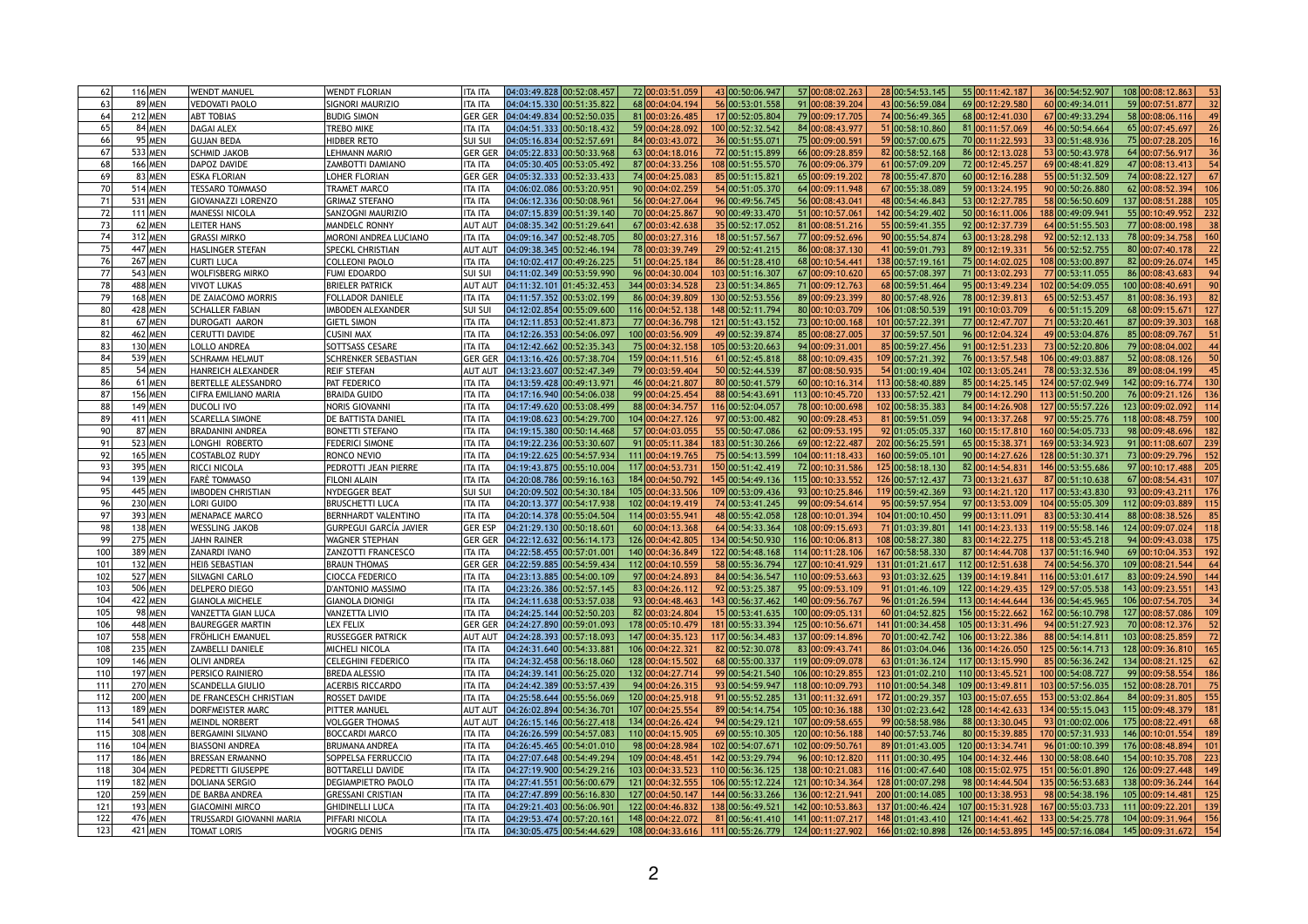|     | 220 MEN            | <b>PODETTI FRANCO</b>        | <b>ROSSI STEFANO</b>            | 85 00:04:37.485<br>101 00:09:11.620<br>133 00:12:44.353<br>227 00:08:39.162<br>125 00:53:48.608<br>68 01:05:21.729<br>66 01:02:40.600<br>ITA ITA                                                                         |
|-----|--------------------|------------------------------|---------------------------------|--------------------------------------------------------------------------------------------------------------------------------------------------------------------------------------------------------------------------|
|     | 426 MEN            | NIEDERKOFLER ARMIN           | <b>KIRCHMAIR KLAUS</b>          | 182 00:04:34.006<br>04:30:07.156 00:59:08.410<br>113 00:57:00.067<br>146 01:01:29.074<br>115 00:13:55.442<br>105 00:54:14.594<br>102 00:08:41.373<br>144 00:11:04.190<br><b>AUT AUT</b>                                  |
| 126 | <b>278 MEN</b>     | <b>FRÜHMANN MATTHÄUS</b>     | <b>STREITBERGER JOSEF</b>       | 130 00:13:27.190<br>04:31:18.908 00:57:06.873<br>142 00:04:36.04<br>119 00:57:06.588<br>146 00:11:05.688<br>147 01:02:33.096<br>91 00:56:22.233<br>130 00:09:01.193<br><b>AUT AUT</b>                                    |
| 127 | 416 MEN            | <b>WAGNER JOHANNES</b>       | <b>MISNIKS MICHAEL</b>          | 147 00:08:47.124<br>04:31:38.910 00:57:50.080<br>161 00:05:16.378<br>191 00:57:19.893<br>152 00:10:21.775<br>118 01:00:16.409<br>101 00:14:12.072<br>112 00:57:35.179<br><b>GER GER</b>                                  |
|     |                    |                              |                                 | 73 00:57:15.901<br>121 00:57:40.529<br>149 00:08:37.408                                                                                                                                                                  |
| 128 | 131 MEN            | <b>LIVER MATTEO</b>          | <b>PASSINI RETO</b>             | 04:32:17.663 00:56:06.961<br>123 00:04:18.895<br>150 00:09:59.59<br>100 01:03:54.419<br>145 00:14:23.960<br><b>SUI SUI</b>                                                                                               |
|     | 178   MEN          | <b>PIRLO PIETRO</b>          | <b>COLOMBINI GNIUTTI MATTEO</b> | 143 00:04:37.992<br>127 00:56:26.527<br>135 00:13:15.434<br>126 00:56:28.535<br>133 00:08:26.891<br>04:32:26.162 00:57:08.734<br>238 01:01:35.610<br>116 00:14:26.439<br><b>ITA ITA</b>                                  |
|     | 371 MEN            | WÖHRER STEFAN                | <b>LEITNER CHRISTIAN</b>        | 04:32:30.912 00:56:11.907<br>137 00:58:28.597<br>166 00:09:18.11<br>141 00:09:08.909<br>125 00:04:46.818<br>76 01:03:47.727<br>144 00:13:47.315<br>101 00:57:01.529<br><b>AUT AUT</b>                                    |
| 131 | 477 MEN            | <b>VALMORBIDA CRISTIAN</b>   | CAPOZZO GUIDO                   | 172 00:04:54.052<br>98 00:11:58.120<br>124 00:15:12.226<br>157 00:55:35.807<br>120 00:11:19.880<br>04:33:13.665 00:58:46.164<br>151 00:53:37.922<br>180 01:01:49.494<br><b>TA ITA</b>                                    |
| 132 | 209 MEN            | KÜNSTL MICHAEL               | <b>FERTALA CHRISTIAN</b>        | 04:33:25.665 00:57:04.098<br>115 00:57:26.182<br>155 00:12:26.51<br>111 00:15:52.848<br>179 00:55:32.594<br>119 00:09:22.400<br>141 00:04:34.126<br>204 01:01:06.906<br><b>AUT AUT</b>                                   |
|     | 155 MEN            | <b>PASCAL LUCA</b>           | <b>GRANDI WALTER</b>            | 82 00:57:38.923<br>148 00:08:15.887<br>04:33:48.166 00:58:25.416<br>168 00:04:34.053<br>114 00:57:13.280<br>149 00:10:19.356<br>149 00:13:10.202<br>114 01:04:11.049<br>ITA ITA                                          |
| 134 | 240 MEN            | RAMSAUER FRANZ               | <b>RAMSAUER ROLAND</b>          | 04:33:55.168 00:56:27.008<br>133 00:04:47.223<br>139 00:58:40.017<br>172 00:11:30.429<br>168 01:05:28.597<br>166 00:12:57.207<br>76 00:55:59.784<br>125 00:08:04.903<br><b>AUT AUT</b>                                   |
| 135 | 403 MEN            | <b>PIAZZANO MATTIA</b>       | <b>MARCHI MIRKO</b>             | 137 00:04:21.15<br>77 00:57:09.537<br>176 00:59:05.051<br>162 00:08:56.152<br>04:34:24.921 00:56:54.827<br>148 00:10:30.057<br>124 01:01:38.481<br>118 00:15:49.665<br><b>TA ITA</b>                                     |
| 136 | 424 MEN            | <b>BARACCHI UMBERTO</b>      | <b>BRUSSINO MICHELE</b>         | 04:34:34.170 00:59:36.534<br>186 00:05:32.66<br>222 00:55:35.796<br>126 00:12:06.419<br>188 01:02:36.122<br>132 00:15:07.140<br>152 00:53:45.531<br>95 00:10:13.963<br><b>ITA ITA</b>                                    |
| 137 | 518 MEN            | <b>STENICO MARTINO</b>       | <b>TISATO MATTEO</b>            | 195 00:04:52.88<br>149 00:57:59.690<br>99 00:56:21.562<br>129 00:08:21.213<br>04:34:39.668 01:01:18.062<br>160 00:09:57.032<br>97 01:02:04.112<br>125 00:13:45.115<br><b>TA ITA</b>                                      |
| 138 | 180 MEN            | <b>FLORINDI FRANCESCO</b>    | <b>PALAZZI MICHELE</b>          | 04:34:42.669 00:57:25.830<br>193 00:59:29.531<br>186 00:11:31.178<br>150 00:53:49.118<br>96 00:09:33.572<br><b>ITA ITA</b><br>151 00:05:16.838<br>169 01:02:35.093<br>131 00:15:01.509                                   |
|     | 548 MEN            | <b>VISINELLI RAFAEL</b>      | <b>PAVARIN MARCELLO</b>         | 118 00:05:03.802<br>182 00:59:27.561<br>168 00:09:57.737<br>168 00:55:49.040<br>129 00:10:02.85<br>151 00:16:01.163<br>105 01:04:19.161<br><b>TA ITA</b>                                                                 |
| 140 | 475 MEN            | ZANIROLI MAURIZIO            | <b>CHIOLINI GIACOMO</b>         | 109 00:11:13.052<br>155 00:09:51.974<br>04:36:02.925 00:57:38.413<br>158 00:06:18.558<br>289 00:54:34.175<br>127 00:15:48.980<br>174 00:58:25.722<br>155 01:02:12.051<br><b>ITA ITA</b>                                  |
|     |                    |                              |                                 | 110 00:08:45.060                                                                                                                                                                                                         |
| 141 | 338 MEN            | MÄRKLE RAINER                | SATTLEGGER PAUL                 | 04:36:09.425 00:59:02.388<br>179 00:05:31.57<br>219 00:58:29.955<br>167 00:11:10.742<br>153 01:04:02.859<br>146 00:14:08.406<br>111 00:54:58.445<br><b>GER GE</b>                                                        |
| 142 | 356 MEN            | <b>GIANOLA DAVIDE</b>        | <b>GIANOLA DANIELE</b>          | 04:36:10.923 00:53:46.092<br>92 00:04:12.655<br>63 00:58:16.523<br>165 00:08:25.670<br>164 00:08:40.701<br>45 01:09:15.546<br>197 00:14:15.722<br>114 00:59:18.014<br>ITA ITA                                            |
| 143 | 481 MEN            | <b>DE SALVADOR MARCO</b>     | <b>ZANON LUKAS</b>              | 124 00:04:55.549<br>202 00:56:36.544<br>135 00:12:29.756<br>04:36:46.677 00:56:08.183<br>154 00:54:08.545<br>103 00:11:41.615<br>174 01:04:06.915<br>147 00:16:39.570<br><b>TA ITA</b>                                   |
| 144 | 418 MEN            | RIGOTTI STEFANO              | MAURILIO DELL'ANGELO            | 178 00:54:52.112<br>107 00:10:20.899<br>04:36:49.494 00:58:10.160<br>166 00:05:30.399<br>216 00:57:08.180<br>147 00:11:20.929<br>161 01:03:34.856<br>140 00:15:51.959<br><b>ITA ITA</b>                                  |
| 145 | 360 MEN            | <b>VILLA STEFANO</b>         | <b>STEFANOLLI ANDREA</b>        | 04:36:54.663 00:57:33.040<br>156 00:05:41.920<br>242 00:57:28.412<br>156 00:11:17.763<br>165 00:55:40.393<br>121 00:08:47.102<br>159 01:04:56.070<br>158 00:15:29.963<br><b>TA ITA</b>                                   |
| 146 | 129 MEN            | <b>BERNHARD JANSENBERGER</b> | <b>HABERL MICHAEL</b>           | 144 00:04:38.655<br>128 00:59:28.548<br>185 00:11:27.09<br>131 00:10:11.126<br>04:36:58.176 00:57:09.023<br>165 01:02:45.061<br>134 00:14:53.834<br>144 00:56:24.838<br><b>AUT AUT</b>                                   |
| 147 | <b>192 MEN</b>     | <b>COLOMBO CRISTIAN</b>      | <b>PISONI CESARE</b>            | 04:37:45.427 00:54:08.349<br>101 00:04:27.651<br>98 00:56:18.961<br>132 00:11:08.434<br>191 00:59:57.372<br>174 00:10:25.727<br>149 01:05:03.652<br>159 00:16:15.281<br>TA ITA                                           |
| 148 | 425 MEN            | <b>GRUBER CHRISTOPH</b>      | <b>KOBER MAX</b>                | 04:39:09.681 00:59:09.143<br>59 00:58:14.011<br>161 00:08:50.826<br>163 00:10:21.634<br>117 01:04:27.663<br>153 00:14:59.527<br>149 00:58:55.803<br>183 00:04:11.074<br><b>AUT AUT</b>                                   |
| 149 | 379 MEN            | <b>SCHLEGEL STEFAN</b>       | <b>BERCHTOLD BEDA</b>           | 203 00:05:38.14<br>159 00:10:33.692<br>132 00:09:10.976<br>04:39:32.183 01:01:40.286<br>233 00:57:56.524<br>127 01:03:47.353<br>143 00:14:17.953<br>115 00:56:27.256<br><b>SUI SUI</b>                                   |
| 150 | 81 MEN             | <b>WALLNER ANDI</b>          | <b>REICH BERNHARD</b>           | 04:40:00.684 00:56:29.700<br>135 00:04:41.536<br>132 00:57:18.272<br>151 00:11:15.688<br>150 00:16:02.942<br>183 01:00:27.449<br>178 00:09:30.757<br><b>AUT AUT</b><br>156 01:04:14.340                                  |
| 151 | 140   MEN          | ALTMANN JOACHIM              | ROESSLE STEFFEN                 | 04:40:03.684 00:58:25.490<br>169 00:04:59.220<br>160 00:57:03.655<br>145 00:11:56.497<br>205 00:58:49.013<br>160 00:10:29.527<br>179 01:01:28.403<br>114 00:16:51.879<br><b>GER GER</b>                                  |
| 152 | <b>177 MEN</b>     | PARIS GEORG                  | UNTERTHURNER STEPHAN            | 221 00:07:12.27<br>90 00:09:16.857<br>320 00:56:50.645<br>143 00:11:15.984<br>155 00:14:52.257<br>04:40:24.505 01:02:29.474<br>157 01:04:52.108<br>142 00:53:34.907<br>131                                               |
|     |                    |                              |                                 | ITA ITA                                                                                                                                                                                                                  |
| 153 | 464 MEN            | <b>ZORZI FIORENZO</b>        | <b>MAZZERBO WALTER</b>          | $04:40:31.506$ $00:59:02.919$<br>180 00:05:13.037<br>185 00:56:19.703<br>133 00:12:06.441<br>123 00:17:45.808<br>223 00:58:39.294<br>156 00:09:35.418<br>189 01:01:48.886<br><b>ITA ITA</b><br>-161                      |
| 154 | 103 MEN            | DE PAULIS DAVIDE             | NOVARIA ALESSANDRO              | 04:40:34.687 00:56:58.079<br>139 00:05:04.918<br>170 00:58:46.241<br>163 00:15:49.182<br>136 00:10:21.202<br><b>TA ITA</b><br>174 00:11:31.771<br>171 01:05:14.759<br>175 00:56:48.535                                   |
| 155 | 378 MEN            | <b>PENASA MATTIA</b>         | <b>DALLAGO LORIS</b>            | 160 00:05:17.342<br>137 00:15:48.374<br>173 00:59:20.600<br>166 00:10:28.776<br>04:40:35.506 00:57:45.122<br>195 00:56:23.236<br>134 00:12:19.21<br>197 01:03:12.845<br><b>TA ITA</b>                                    |
| 156 | <b>195 MEN</b>     | <b>PROVETTINI NICOLÒ</b>     | SIMONAZZI FRANCESCO             | 87 00:59:47.346<br>190 00:10:35.596<br>173 00:09:22.500<br>04:41:41.939 00:58:19.395<br>167 00:04:25.332<br>162 00:14:00.060<br>107 00:59:57.201<br>129 01:05:14.509<br><b>TA ITA</b><br>141                             |
| 157 | 522 MEN            | TASSANI-PRELL STEPHAN        | <b>STROHMAIER JOHANNES</b>      | 04:42:08.190 00:57:26.830<br>154 00:05:01.845<br>200 00:12:00.507<br>147 00:55:21.518<br>116 00:09:15.725<br>166 01:00:44.972<br>182 01:07:20.308<br>180 00:14:56.485<br><b>GER GER</b>                                  |
| 158 | 238 MEN            | ZERZ JÜRGEN                  | HÖLLRIGL FRANZ                  | 139 00:10:19.382<br>04:42:51.192 00:59:00.657<br>177 00:05:33.005<br>223 00:58:38.971<br>171 00:12:05.514<br>170 00:14:23.959<br>120 00:56:54.618<br>186 01:05:55.086<br>ITA ITA                                         |
| 159 | 516 MEN            | <b>GARABONI GIANPAOLO</b>    | <b>BARP DEMIS</b>               | 199 00:09:50.729<br>04:42:53.692 00:57:26.130<br>153 00:04:58.769<br>158 00:54:57.295<br>135 00:17:53.436<br>229 01:02:52.732<br>117 00:12:01.162<br>184 01:02:53.439<br><b>TA ITA</b>                                   |
| 160 | 472 MEN            | <b>SOMMADOSSI ROBERTO</b>    | <b>MALACARNE LUCA</b>           | 176 00:12:50.567<br>04:43:31.197 00:57:51.408<br>162 00:05:35.143<br>225 00:58:52.418<br>221 01:06:09.703<br>172 00:16:23.003<br>195 00:55:10.472<br>114 00:10:38.483<br>224<br><b>TA ITA</b>                            |
| 161 | 324 MEN            | <b>NOVELLI DANIELE</b>       | <b>LAUDATI GRAZIANO</b>         | 165 00:05:18.465<br>180 00:12:33.438<br>208 01:05:06.585<br>192 00:55:42.671<br>122 00:11:16.987<br>04:43:35.444 00:58:05.200<br>197 00:59:14.804<br>161 00:16:17.294<br><b>TA ITA</b>                                   |
| 162 | 313 MEN            | <b>ZENI LUCA</b>             | <b>ZOTTA STEFANO</b>            | 158 00:12:50.676<br>222 01:05:50.327<br>158 00:09:01.509<br>04:44:36.198 00:58:48.598<br>174 00:05:19.62<br>200 00:57:53.014<br>168 00:16:06.951<br>186 00:58:45.503<br><b>ITA ITA</b>                                   |
| 163 | 504 MEN            | <b>MOSER CARLO</b>           | <b>SELBER FEDERICO</b>          | 04:44:39.449 00:57:35.430<br>157 00:05:38.032<br>123 01:01:20.692<br>186 00:09:16.273<br>231 00:59:30.998<br>187 00:11:11.257<br>154 01:05:42.277<br>167 00:14:24.490<br><b>TA ITA</b><br>129                            |
| 164 | 450 MEN            | <b>SCHOEPFER GERHARD</b>     | <b>LAHNER ELIAS</b>             | 225 00:05:29.495<br>04:45:00.949 01:02:36.639<br>212 00:58:30.563<br>168 00:12:39.179<br>211 01:04:24.699<br>210 00:54:11.161<br>101 00:10:05.026<br>152 00:17:04.187<br><b>ITA ITA</b>                                  |
| 165 | 125   MEN          | <b>MAGLI MAURO</b>           | <b>MERELLI GABRIELE</b>         | 150 00:04:48.339<br>04:45:26.451 00:57:24.330<br>141 00:58:17.084<br>165 00:11:25.095<br>164 01:06:08.267<br>171 00:17:37.712<br>220 00:59:35.283<br>169 00:10:10.341<br>TA ITA                                          |
|     |                    |                              |                                 | 139 00:11:24.455<br>189 01:00:50.101<br>181 00:08:34.361<br>223 00:16:12.114                                                                                                                                             |
| 166 | 495 MEN<br>471 MEN | <b>WEBER ROMAN</b>           | <b>IMHOF STEFAN</b>             | 136 00:04:42.539<br>133 00:56:36.214<br>163 01:11:24.231<br><b>GER GER</b><br>206 01:04:55.399<br>157 00:16:09.962<br>187 00:58:47.796<br>159 00:09:09.461<br>04:46:55.206 01:02:12.346                                  |
| 167 |                    | <b>DALLAGO MATTEO</b>        | DALLAGO DAVIDE                  | 215 00:05:47.580<br>254 00:57:23.779<br>154 00:12:28.883<br><b>TA ITA</b>                                                                                                                                                |
| 168 | 249 MEN            | <b>BENZONI MARIO</b>         | <b>FORNONI MATTEO</b>           | 04:47:03.204 00:57:53.840<br>163 00:05:13.819<br>188 00:58:55.024<br>177 00:11:09.432<br>172 01:01:44.842<br>191 00:10:00.655<br>151 01:06:17.643<br>173 00:15:47.949<br><b>TA ITA</b>                                   |
| 169 | 346 MEN            | <b>GIANOLA MICHELE</b>       | <b>GIANOLA MATTEO</b>           | 04:47:04.206 00:58:38.989<br>171 00:05:07.71<br>178 00:58:49.782<br>175 00:11:22.676<br>185 00:59:47.935<br>171 00:10:34.776<br>162 01:06:37.081<br>174 00:16:05.250<br><b>TA ITA</b>                                    |
| 170 | 341 MEN            | <b>OSSYRA GABRIEL</b>        | WILBERGER REMO                  | 200 00:04:44.135<br>234 00:58:00.872<br>153 00:09:36.082<br>04:47:20.205 01:01:25.062<br>136 00:54:37.545<br>236 01:07:38.934<br>184 00:18:04.154<br>111 00:13:13.421<br><b>GER AUT</b>                                  |
| 171 | <b>258 MEN</b>     | <b>PELIZZARI IVAN</b>        | PELIZZARI SIMONE                | 240 00:05:05.11<br>193 00:09:44.552<br>188 00:14:02.758<br>109 00:59:13.131<br>164 00:08:38.701<br>04:48:13.958 01:03:21.567<br>171 01:00:00.902<br>87 01:08:07.234<br><b>TA ITA</b>                                     |
| 172 | 317 MEN            | <b>KUMETH JOHANNES</b>       | <b>STEINMAßL HERBERT</b>        | 04:48:41.711 00:57:26.023<br>152 00:05:12.948<br>184 00:57:22.765<br>153 00:10:59.198<br>144 01:10:33.702<br>211 00:14:50.463<br>190 00:10:40.350<br><b>GER GER</b><br>141 01:01:36.262                                  |
| 173 | 427 MEN            | <b>RIEGER DENNIS</b>         | <b>WALTER SASCHA</b>            | 232 00:06:18.105<br>288 00:59:28.470<br>143 00:57:50.420<br>151 00:09:14.586<br>04:48:41.950 01:02:49.322<br>184 00:12:40.708<br>213 01:05:27.504<br>165 00:14:52.835<br><b>GER GER</b>                                  |
|     | <b>112 MEN</b>     | <b>RIZ MATTIA</b>            | <b>DALLAPOZZA LUCA</b>          | 155 01:02:08.413<br>194 00:09:58.794<br>04:48:53.460 00:57:22.845<br>149 00:07:07.057<br>317 00:57:37.429<br>157 00:12:36.652<br>209 01:06:51.916<br>176 00:15:10.354<br><b>TA ITA</b>                                   |
|     | 412 MEN            | <b>GUSMEO THOMAS</b>         | NOSEDA MILO                     | 04:49:35.463 00:59:30.156<br>185 00:05:47.748<br>209 00:12:39.023<br>209 00:55:24.388<br>117 00:10:08.318<br>255 01:01:11.446<br>210 01:07:51.336<br>187 00:17:03.048<br><b>TA ITA</b>                                   |
| 176 | 517 MEN            | <b>OBKIRCHER TIMO</b>        | <b>OBKIRCHER CHRISTIAN</b>      | 198 00:04:56.766<br>179 00:11:09.244<br>04:49:49.533 01:01:22.929<br>157 00:58:57.458<br>150 01:04:08.350<br>194 01:02:46.414<br>198 00:10:06.866<br>148 00:16:21.506<br><b>ITA ITA</b>                                  |
| 177 | 542 MEN            | <b>TURRI GIACOMO</b>         | <b>BRIDA ANDREA</b>             | 216 00:06:24.81<br>215 00:12:21.878<br>292 01:01:32.537<br>183 00:16:28.151<br>199 00:53:37.590<br>92 00:09:44.555<br>04:50:01.464 01:02:16.063<br>199 01:07:35.877<br><b>TA ITA</b>                                     |
| 178 | 307 MEN            | <b>VESCOVI MANUEL</b>        | <b>FINAZZI MARCO</b>            | 135 01:00:29.217<br>197 00:12:14.718<br>138 01:02:13.841<br>195 00:11:06.414<br>04:51:21.217 00:58:48.423<br>173 00:04:43.29<br>195 01:06:59.077<br>178 00:14:46.236<br><b>ITA ITA</b>                                   |
| 179 | 555 MEN            | <b>ALEX BAU</b>              | <b>ARTO SIMONE</b>              | 173 00:10:26.688<br>132 01:04:35.692<br>218 00:08:30.842<br>04:52:39.973 00:57:14.033<br>145 00:05:05.188<br>172 00:58:40.516<br>121 01:13:27.158<br>246 00:14:39.856<br><b>TA ITA</b>                                   |
|     | 442 MEN            | <b>SALGHETTI DIEGO</b>       |                                 | 04:53:22.228 01:00:48.141<br>191 00:06:58.790<br>195 00:14:11.173<br>241 00:57:47.113<br>150 00:11:15.884<br>259 01:03:46.104<br>242                                                                                     |
| 180 |                    |                              | <b>MASSETTI PAOLO</b>           | 312 01:00:14.006<br>142 00:18:21.017<br><b>TA ITA</b>                                                                                                                                                                    |
| 181 | 524 MEN            | <b>TIBONI FEDERICO</b>       | MORESCO OTTAVIO                 | 04:55:40.980 00:56:23.799<br>131 00:05:29.93<br>223 00:12:45.800<br>164 00:21:07.594<br>293 00:59:23.099<br>167 00:12:35.622<br>214 01:02:28.364<br>217 01:05:26.771<br>TA ITA                                           |
| 182 | 319 MEN            | DIOBELLI PAOLO               | <b>GRASSI STEFANO</b>           | 04:55:43.230 00:58:58.191<br>175 00:05:13.38<br>187 01:00:59.294<br>204 00:10:46.734<br>209 00:15:23.91<br>163 01:04:55.988<br>224 00:09:05.618<br><b>ITA ITA</b><br>134 01:10:20.114                                    |
|     | 417 MEN            | <b>BRUGNOLI RICCARDO</b>     | DOMENIGHINI FAUSTO              | 04:55:43.981 01:00:07.394 <br>188 00:05:26.110<br>206 01:01:14.098<br>256 01:09:06.498<br>194 00:17:02.159<br>208 00:59:07.109<br>163 00:09:39.363 <br>211 00:14:01.250<br>ITA ITA<br>-169                               |
| 184 | $512$ MEN          | SCALVINI MAURIZIO            | <b>BORDIGA ANDREA</b>           | 298 00:58:02.951   161 00:13:06.884<br>$230 01:04:43.965$   154 00:18:06.026   235 01:03:25.118   204 00:11:24.361   250<br>$\vert 04:56:19.731 \vert 01:00:54.131 \vert 192 \vert 00:06:36.295 \vert$<br><b>ITA ITA</b> |
| 185 | 303 MEN            | <b>DECRESTINA MICHELE</b>    | CHENETTI NICOLÒ                 | $\vert 04:56:41.482 \vert 00:58:29.903 \vert$<br>$155 01:00:52.570 $ 202 00:12:00.678<br>$-183 01:09:20.023 $ $198 00:14:24.333 $ $122 01:07:01.944 $ $239 00:09:35.789 $ $162 $<br>170 00:04:56.242 <br><b>ITA ITA</b>  |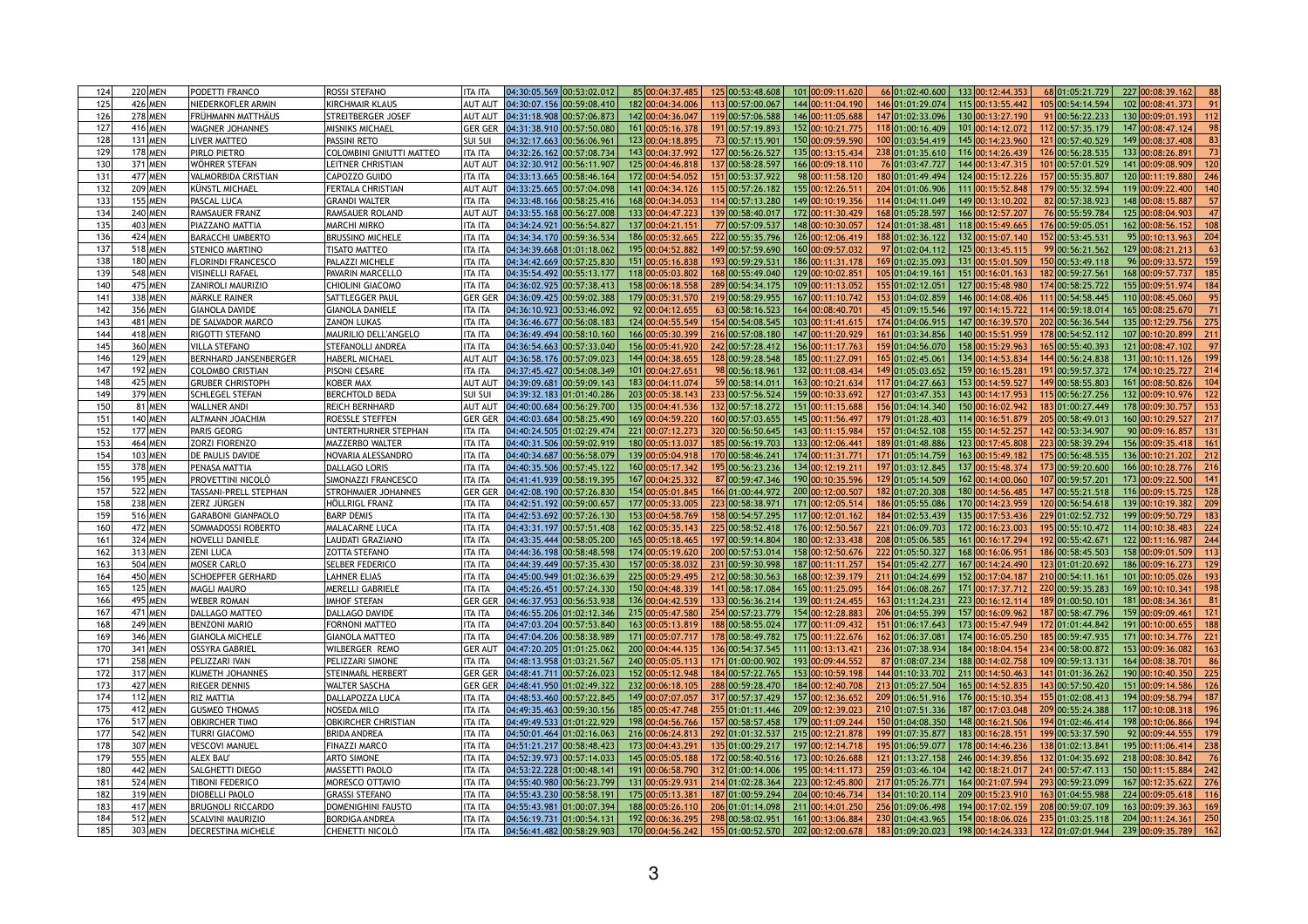| 186             | 161 MEN              | <b>ANGELI DARIO</b>                                  | <b>GERVASI GABRIELE</b>      | ITA ITA        | 04:56:52.704 01:01:01.635 | 193 00:05:03.053 | 167 01:01:13.739 | 210 00:11:16.780 | 158 01:07:47.811 | 186 00:17:30.629 | 218 01:04:09.625 | 211 00:08:49.432                    |
|-----------------|----------------------|------------------------------------------------------|------------------------------|----------------|---------------------------|------------------|------------------|------------------|------------------|------------------|------------------|-------------------------------------|
| 187             | $115$ MEN            | <b>PASOTTI LUCA</b>                                  | <b>BERTOLETTI ROBERTO</b>    | <b>ITA ITA</b> | 04:57:31.235 00:57:27.090 | 155 00:05:00.461 | 162 00:59:27.675 | 183 00:14:55.913 | 283 01:08:46.452 | 190 00:15:58.667 | 181 01:06:15.845 | 233 00:09:39.132                    |
| 188             | 396 MEN              | <b>TANCON STEFANO</b>                                | <b>BOTTER NICOLA</b>         | <b>ITA ITA</b> | 04:57:49.236 01:02:32.539 | 224 00:05:37.152 | 227 01:03:15.716 | 232 00:12:43.172 | 214 01:09:37.839 | 203 00:14:33.490 | 131 01:00:15.609 | 177 00:09:13.719<br>124             |
| 189             | 309 MEN              | <b>ARMELLINI FLORIAN</b>                             | <b>ZÖGGELER WERNER</b>       | ITA ITA        | 04:57:52.736 01:02:30.259 | 222 00:05:38.917 | 234 01:00:42.508 | 199 00:12:08.182 | 190 01:09:33.564 | 200 00:16:32.051 | 201 01:00:34.672 | 179 00:10:12.583                    |
| 190             | 332 MEN              | VIVIANI MATTEO                                       | <b>MAESTRI JGOR</b>          | <b>ITA ITA</b> | 04:58:05.739 00:58:00.332 | 164 00:05:07.639 | 177 01:01:35.720 | 216 00:12:21.956 | 201 01:11:57.786 | 227 00:16:03.222 | 184 01:03:20.953 | 203 00:09:38.131                    |
| 19 <sup>′</sup> | 452 MEN              | <b>ANDREOLLI MATHIAS</b>                             | RICCADONNA NICOLO            | ITA ITA        | 04:58:46.559 01:01:41.721 | 206 00:05:01.718 | 165 01:00:13.897 | 194 00:12:20.537 | 198 01:10:23.063 | 210 00:15:46.311 | 171 01:04:06.864 | 210 00:09:12.448                    |
| 192             | 305 MEN              | <b>PITTIGHER NICOLA</b>                              | <b>CASTELLAN DIEGO</b>       | ITA ITA        | 04:58:51.989 01:04:20.531 | 252 00:05:37.128 | 226 01:02:34.984 | 224 00:11:40.695 | 173 01:09:10.896 | 196 00:14:49.793 | 140 01:01:05.077 | 183 00:09:32.885                    |
| 193             | 394 MEN              | <b>MARANGON JACOPO</b>                               | <b>SCANAVIN ENRICO</b>       | ITA ITA        | 04:58:54.560 00:59:02.932 | 181 00:05:18.780 | 198 00:59:52.370 | 191 00:13:14.794 | 237 01:09:47.822 | 205 00:16:25.311 | 197 01:04:54.320 | 222 00:10:18.231                    |
| 194             | 382 MEN              | <b>REDL JOHANN</b>                                   | <b>TEUFL GEORG</b>           | <b>AUT AUT</b> | 04:58:56.239 01:02:27.113 | 219 00:05:39.567 | 237 01:01:31.477 | 214 00:12:01.770 | 185 01:08:44.423 | 189 00:15:29.745 | 164 01:03:33.948 | 206 00:09:28.196                    |
| 195             | 73 MEN               | <b>BAUDET GAËL</b>                                   | <b>GERMAIN JEAN-CHARLES</b>  | <b>SUI FRA</b> | 04:58:59.990 01:00:41.301 | 190 00:05:46.335 | 251 01:03:51.284 | 237 00:10:55.875 | 139 01:10:51.970 | 214 00:14:03.975 | 110 01:04:21.793 | 213 00:08:27.457                    |
| 196             | 106 MEN              | <b>PAGLIA PIER CARLO</b>                             | <b>RIVA MARCO PIETRO</b>     | <b>ITA ITA</b> | 04:59:01.492 01:01:41.316 | 205 00:05:38.127 | 232 01:02:43.674 | 226 00:09:29.654 | 84 01:12:53.291  | 237 00:13:32.962 | 95 01:04:31.481  | 216 00:08:30.987                    |
| 197             | 451 MEN              | <b>FANTONE ROBERTO</b>                               | PERSAMPIERI SIMONE           | ITA ITA        |                           | 210 00:04:56.579 | 156 01:02:10.507 | 221 00:12:17.792 | 196 01:12:09.860 | 230 00:15:10.713 | 156 01:01:07.900 | 185 00:09:23.336                    |
| 198             | 151 MEN              | VISONA' MORENO                                       | <b>URBANI MARCO</b>          | <b>ITA ITA</b> | 04:59:19.561 01:01:15.020 | 194 00:05:49.167 | 257 01:00:39.497 | 198 00:12:08.93  | 191 01:02:26.841 | 129 00:17:57.586 | 230 01:05:38.576 | 230 00:13:23.944                    |
| 199             | 554 MEN              | <b>SANCHEZ GARCIA EDU</b>                            | ROVIRA ROQUETA DAVID         | <b>ESP ESP</b> | 05:00:51.247 01:02:39.714 | 228 00:05:00.96  | 163 00:58:37.942 | 170 00:14:46.990 | 279 01:07:13.335 | 179 00:19:58.81  | 275 00:59:40.041 | 170 00:12:53.450                    |
| 200             | 441 MEN              | <b>BERTOSSI ENRICO</b>                               | <b>SALVIATO FRANCESCO</b>    | <b>ITA ITA</b> | 05:01:11.246 01:01:39.886 | 202 00:05:06.626 | 175 01:01:08.170 | 206 00:12:43.188 | 215 01:09:01.053 | 193 00:16:57.557 | 207 01:04:22.823 | 214 00:10:11.943<br>201             |
| 201             | 509 MEN              | <b>BAZZOCCHI DAVIDE</b>                              | <b>BAZZOCCHI MARCO</b>       | ITA ITA        | 05:01:35.500 01:05:48.554 | 270 00:06:28.600 | 295 00:58:32.513 | 169 00:15:16.13  | 295 01:03:27.135 | 138 00:19:13.948 | 263 00:59:57.154 | 172 00:12:51.465                    |
| 202             | 210 MEN              | <b>ZANON DAMIANO</b>                                 | FELICETTI ISACCO             | <b>ITA ITA</b> | 05:01:46.497 00:56:56.799 | 138 00:05:06.167 | 174 00:59:14.882 | 181 00:09:18.095 | 75 01:14:33.022  | 251 00:15:14.534 | 159 01:12:03.211 | 269 00:09:19.787                    |
| 203             | 354 MEN              | PELAMATTI LUCA                                       | <b>FACCHINI FLAVIO</b>       | ITA ITA        | 05:02:49.502 01:02:19.885 | 217 00:05:54.798 | 262 01:01:10.916 | 208 00:12:59.755 | 226 01:11:01.064 | 218 00:17:58.850 | 232 01:00:42.379 | 180 00:10:41.855                    |
| 204             | 540 MEN              | <b>VERRA IVANO</b>                                   | <b>DANTONE IGOR</b>          | <b>ITA ITA</b> | 05:04:18.258 01:02:42.380 | 229 00:05:08.544 | 179 01:03:39.740 | 234 00:12:28.384 | 205 01:10:57.850 | 217 00:14:57.125 | 148 01:05:35.285 | 229 00:08:48.950                    |
| 205             | 529 MEN              | <b>STREULE MARKUS</b>                                | <b>STREULE RETO</b>          | <b>SUI SUI</b> | 05:04:24.259 01:00:11.413 | 189 00:05:39.78  | 238 00:59:44.757 | 189 00:10:48.621 | 136 01:13:06.848 | 241 00:18:57.006 | 256 01:06:35.251 | 236 00:09:20.582                    |
| 206             | 348 MEN              | <b>GIANOLA NICOLA</b>                                | <b>GIANOLA MATTEO</b>        | <b>ITA ITA</b> | 05:04:36.507 00:59:58.413 | 187 00:05:18.289 | 196 01:00:28.999 | 196 00:11:58.93  | 181 01:12:27.550 | 233 00:17:58.834 | 231 01:05:31.136 | 228 00:10:54.355<br>234             |
| 207             | 413 MEN              | <b>MONTANARI ALBERTO</b>                             | <b>BAMBER JONATHAN LOUIS</b> | <b>ITA GBR</b> | 05:04:40.007 01:01:30.386 | 201 00:05:43.909 | 244 01:02:00.742 | 218 00:14:30.423 | 271 01:07:40.947 | 185 00:18:33.607 | 250 01:01:34.576 | 189 00:13:05.417<br>-290            |
| 208             | 184 MEN              | REITERER DANIEL                                      | <b>PLATTNER GEORG</b>        | ITA ITA        | 05:07:28.015 00:55:52.567 | 119 00:05:14.660 | 189 01:08:16.125 | 282 00:15:09.36  | 290 01:13:28.157 | 247 00:15:58.526 | 180 01:03:16.304 | 200 00:10:12.315<br>202             |
| 209             | 144 MEN              | <b>ARRIGONI NERI MARCO</b>                           | <b>BATTISTA MELESI</b>       | ITA ITA        | 05:08:03.268 00:59:00.597 | 176 00:05:31.115 | 217 00:59:18.732 | 182 00:12:13.645 | 193 01:09:34.875 | 201 00:15:13.972 | 158 01:17:00.610 | 289 00:10:09.722                    |
| 210             | 507 MEN              | JELIC KLEMEN                                         | <b>KRZISNIK SASO</b>         | <b>SLO SLO</b> | 05:08:33.768 01:03:36.575 | 241 00:06:44.593 | 303 01:01:14.738 | 212 00:15:16.677 | 296 01:08:59.820 | 192 00:18:56.274 | 255 01:03:17.614 | 201 00:10:27.477                    |
| 211             | 320 MEN              | <b>FORNERA GABRIELE</b>                              | POLI ROBERTO                 | ITA ITA        | 05:08:39.520 01:07:26.550 | 295 00:05:50.586 | 258 01:05:28.176 | 255 00:13:15.73  | 239 01:09:45.747 | 204 00:16:24.314 | 196 01:01:31.175 | 187 00:08:57.242                    |
| 212             | 335 MEN              | <b>PEZZEI CHRISTOPH</b>                              | <b>RÖLL HANS</b>             | ITA ITA        | 05:08:47.518 01:03:03.892 | 236 00:05:51.195 | 259 01:07:33.038 | 278 00:15:26.91  | 298 01:10:13.250 | 208 00:20:12.230 | 281 00:56:59.907 | 140 00:09:27.095                    |
| 213             | 343 MEN              | <b>ISILVESTRI MATTEO</b>                             | <b>BORMOLINI FAUSTO</b>      | ITA ITA        | 05:09:05.274 01:04:00.695 | 245 00:05:22.925 | 203 01:00:52.866 | 203 00:13:08.289 | 232 01:11:22.810 | 222 00:18:28.942 | 245 01:06:29.495 | 234 00:09:19.252                    |
| 214             | 515 MEN              | <b>MARCHESANI ALBERTO</b>                            | <b>MENEL DANIELE</b>         | ITA ITA        | 05:09:19.589 01:01:19.974 | 197 00:12:02.170 | 341 00:59:37.799 | 188 00:12:13.735 | 194 01:09:50.553 | 207 00:19:55.21  | 272 01:04:36.831 | 219 00:09:43.317<br>177             |
| 215             | 250 MEN              | SAVOLDELLI PAOLO                                     | <b>ZANOLETTI LUCA</b>        | ITA ITA        | 05:09:38.520 01:01:40.885 | 204 00:06:36.294 | 297 01:01:03.240 | 205 00:14:15.666 | 263 01:09:31.083 | 199 00:17:49.521 | 226 01:05:16.112 | 226 00:13:25.719                    |
| 216             | 456 MEN              | <b>AGSTNER MARKUS</b>                                | <b>AUER ARMIN</b>            | ITA ITA        | 05:09:42.520 01:05:05.983 | 259 00:04:39.680 | 129 01:03:59.473 | 238 00:13:09.131 | 233 01:09:36.965 | 202 00:18:32.748 | 249 01:03:53.947 | 208 00:10:44.593                    |
| 217             | 239 MEN              | <b>FRANCHI NICOLA</b>                                | FRANCHI ADRIANO              | ITA ITA        | 05:09:53.022 01:04:00.854 | 246 00:05:17.014 | 194 01:04:39.670 | 243 00:11:53.456 | 177 01:12:04.135 | 228 00:15:09.511 | 154 01:07:26.388 | 243 00:09:21.994                    |
| 218             | 330 MEN              | <b>ZANARDINI STEFANO</b>                             | <b>GOZZOLI PAOLO</b>         | <b>ITA ITA</b> | 05:09:58.273 01:03:14.625 | 237 00:05:54.799 | 263 01:01:30.743 | 213 00:14:24.167 | 268 01:10:53.030 | 215 00:18:53.138 | 253 01:01:58.429 | 193 00:13:09.342<br>291             |
| 219             | $127$ MEN            | <b>BELLARDO LUCA</b>                                 | RABBAGLIO DANIELE            | ITA ITA        | 05:10:08.593 01:03:01.084 | 234 00:06:13.285 | 283 01:05:25.757 | 254 00:13:39.676 | 247 01:09:48.166 | 206 00:18:51.733 | 252 01:02:34.075 | 197 00:10:34.817                    |
| 220             | 331 MEN              | <b>BARANI FABIO</b>                                  | <b>SARTORI MICHELE</b>       | ITA ITA        | 05:10:57.507 01:06:40.439 | 283 00:05:26.716 | 209 01:04:06.868 | 240 00:14:15.228 | 262 01:11:06.103 | 219 00:17:32.423 | 219 01:01:31.488 | 188 00:10:18.242<br>207             |
| 221             | 323 MEN              | <b>MORA DANILO</b>                                   | PELIZZARI MARCO              | ITA ITA        | 05:10:59.030 01:04:42.110 | 254 00:06:01.803 | 273 01:04:43.965 | 244 00:13:09.178 | 234 01:10:34.607 | 212 00:17:23.609 | 216 01:03:51.248 | 207 00:10:32.510<br><b>220</b>      |
| 222             | <b>252 MEN</b>       | MUGNIER LOÏC                                         | <b>BEYNET DAVID</b>          | <b>FRA FRA</b> | 05:12:01.777 01:02:47.804 | 231 00:05:44.616 | 245 01:05:07.069 | 249 00:12:25.701 | 203 01:11:51.421 | 226 00:16:27.527 | 198 01:07:56.122 | 245 00:09:41.517<br>172             |
| 223             | 446 MEN              | <b>ENDREB PASCAL</b>                                 | <b>MARSCHALT STEFAN</b>      | <b>GER GER</b> | 05:12:14.278 01:05:03.131 | 258 00:04:37.789 | 126 00:59:56.503 | 192 00:13:50.175 | 250 01:07:21.291 | 181 00:17:52.285 | 227 01:03:28.501 | 205 00:20:04.603                    |
| 224             | 375 MEN              | <b>BRUGNANI FABIO</b>                                | <b>ZAPPA MATTIA</b>          | <b>ITA ITA</b> | 05:12:33.279 01:01:55.936 | 209 00:05:31.198 | 218 01:00:47.266 | 201 00:13:04.95  | 229 01:11:09.317 | 220 00:19:56.349 | 273 01:08:47.150 | 249 00:11:21.113                    |
| 225             | 118 MEN              | CODENOTTI IVO                                        | <b>COMINELLI ANDREA</b>      | ITA ITA        | 05:12:52.783 01:02:27.014 | 218 00:05:06.11  | 173 01:04:48.270 | 245 00:10:47.951 | 135 01:15:11.804 | 257 00:15:38.246 | 168 01:10:19.596 | 259 00:08:33.791                    |
| 226             | 311 MEN              | <b>BELLOTTI ALESSANDRO</b>                           | <b>BOCCARDO FABRIZIO</b>     | ITA ITA        | 05:13:17.538 01:04:09.128 | 248 00:06:25.347 | 293 01:03:16.168 | 233 00:15:48.50  | 305 01:13:22.089 | 245 00:18:06.056 | 236 01:02:27.710 | 196 00:09:42.539                    |
| 227             | 503 MEN              | <b>GUIDETTI NICOLA</b>                               | <b>CORSINI SIMONE</b>        | ITA ITA        | 05:13:30.032 00:56:19.002 | 129 00:04:28.241 | 101 00:55:19.509 | 123 00:10:26.220 | 120 01:05:54.914 | 169 00:51:45.886 | 309 00:58:45.269 | 157 00:10:30.991                    |
| 228             | 376 MEN              | <b>GUERINI GRAZIANO</b>                              | <b>TOTTOLI FABIO</b>         | <b>ITA ITA</b> | 05:13:39.282 01:03:59.085 | 243 00:17:00.998 | 342 01:01:09.870 | 207 00:13:43.545 | 249 01:07:28.607 | 182 00:15:18.669 | 161 01:04:32.885 | 217 00:10:25.623                    |
| 229             | 283 MEN              | <b>PEDRAZZI ALEX</b>                                 | <b>CALDINELLI GABRIELE</b>   | ITA ITA        | 05:13:53.283 01:01:53.313 | 208 00:05:32.620 | 221 01:03:43.484 | 235 00:10:28.685 | 122 01:15:07.529 | 256 00:16:52.268 | 206 01:10:48.144 | 262 00:09:27.240                    |
| 230             | 364 MEN              | <b>CROVETTI FILIPPO</b>                              | <b>SPAGNI MATTEO</b>         | ITA ITA        | 05:14:26.036 01:01:23.273 | 199 00:04:59.418 | 161 01:02:19.087 | 222 00:15:00.25  | 287 01:11:20.377 | 221 00:20:45.302 | 287 01:07:08.698 | 241 00:11:29.631                    |
| 231             | 369 MEN              | <b>CALANCA FABRIZIO</b>                              | <b>TRENTI FRANCESCO</b>      | ITA ITA        | 05:14:56.582 01:06:07.255 | 273 00:05:37.155 | 228 01:09:20.023 | 292 00:13:24.31  | 243 01:12:17.785 | 232 00:16:43.985 | 203 01:01:56.573 | 192 00:09:29.496                    |
| 232             | 486 MEN              | <b>COELLO GIORGIO</b>                                | <b>CERUTTI FRANCESCO</b>     | ITA ITA        | 05:15:33.287 01:05:45.602 | 268 00:05:48.496 | 256 01:01:53.020 | 217 00:13:01.394 | 227 01:12:57.534 | 238 00:18:22.983 | 243 01:07:01.958 | 240 00:10:42.300                    |
| 233             | 402 MEN              | <b>MOTTA MARIO</b>                                   | <b>BRUSADELLI FELICE</b>     | ITA ITA        | 05:16:16.789 01:03:41.036 | 242 00:06:53.439 | 310 01:04:38.911 | 242 00:13:51.890 | 251 01:12:14.744 | 231 00:18:32.654 | 248 01:05:04.194 | 225 00:11:19.921<br>247             |
| 234             | 365 MEN              | <b>FRIGERIO MAURO</b>                                | <b>NOSEDA ENRICO</b>         | <b>ITA ITA</b> | 05:16:34.610 01:03:02.629 | 235 00:06:17.044 | 286 01:04:02.469 | 239 00:14:46.662 | 278 01:13:03.509 | 239 00:18:29.473 | 246 01:04:12.214 | 212 00:12:40.610<br>278             |
| 235             | 350 MEN              | <b>GIANOLA DANILO</b>                                | <b>FAZZINI MARCO</b>         | ITA ITA        | 05:16:44.541 01:01:18.902 | 196 00:05:54.286 | 261 01:02:01.749 | 220 00:12:05.927 | 187 01:16:18.946 | 266 00:19:22.715 | 264 01:08:36.463 | 248 00:11:05.553                    |
| 236             | 489 MEN              | <b>DE FAVERI FABIO</b>                               | <b>ALA MANUEL</b>            | <b>ITA ITA</b> | 05:18:51.047 01:06:55.261 | 289 00:06:11.080 | 281 01:05:57.223 | 259 00:14:47.209 | 280 01:10:55.713 | 216 00:19:09.954 | 262 01:04:42.698 | 220 00:10:11.909                    |
| 237             | 329 MEN              | CAZZOLLI MARCO                                       | FRANCESCHI ARMANDO           | ITA ITA        | 05:19:06.548 01:06:06.914 | 272 00:05:09.946 | 180 01:06:56.207 | 269 00:12:48.414 | 219 01:15:50.726 | 262 00:17:28.772 | 217 01:05:58.342 | 231 00:08:47.227                    |
| 238             | 455 MEN              | NOTARI MARIO                                         | <b>MOSETTI UMBERTO</b>       | ITA ITA        | 05:19:10.298 01:05:27.616 | 264 00:07:08.024 | 319 01:05:16.476 | 253 00:12:54.56  | 225 01:13:50.870 | 249 00:17:14.624 | 213 01:05:58.497 | 232 00:11:19.630                    |
| 239             | 385 MEN              | <b>SILLER MARIO</b>                                  | <b>KLAPPACHER RUPERT</b>     | <b>AUT AU</b>  |                           | 261 00:04:37.329 | 123 01:09:09.072 | 290 00:11:44.127 | 175 01:19:58.688 | 289 00:14:46.392 | 139 01:06:43.363 | 237 00:08:38.989                    |
| 240             | 433 MEN              | MONDINELLI CRISTIAN                                  | <b>FINAZZI CLAUDIO</b>       | <b>ITA ITA</b> | 05:21:11.804 01:06:42.542 | 285 00:05:37.857 | 230 01:06:20.951 | 263 00:14:59.173 | 286 01:12:05.976 | 229 00:16:46.590 | 204 01:07:48.619 | 244 00:10:50.096                    |
| 241             | 397 MEN              | <b>ZACCARIA MASSIMO</b>                              | <b>GUGLIELMI FRANCESCO</b>   | ITA ITA        | 05:21:30.057 01:04:54.247 | 256 00:06:07.91  | 277 01:06:39.202 | 265 00:14:42.857 | 275 01:14:35.096 | 253 00:16:29.555 | 200 01:06:32.834 | 235 00:11:28.348                    |
| 242             | 473 MEN              | <b>POLETTI MANUEL</b>                                | <b>PINAMONTI ALEX</b>        | ITA ITA        | 05:21:41.805 01:06:01.401 | 271 00:05:30.248 | 215 01:05:11.577 | 252 00:15:34.298 | 302 01:11:45.578 | 225 00:20:22.136 | 283 01:04:31.340 | 215 00:12:45.227<br>28 <sup>7</sup> |
| 243             | 457 MEN              | <b>GUGOLE FABIANO</b>                                | RONCARI LORIS                | ITA ITA        | 05:21:44.055 01:02:30.259 | 223 00:05:33.676 | 224 01:03:00.999 | 228 00:11:51.043 | 176 01:09:07.449 | 195 00:19:26.506 | 265 01:16:25.791 | 287 00:13:48.332                    |
| 244             | 325 MEN              | <b>VANZETTA MASSIMO</b>                              | <b>DE FAVERI ANDREA</b>      | ITA ITA        | 05:21:44.808 01:05:00.534 | 257 00:04:36.377 | 120 01:07:00.434 | 270 00:11:00.119 | 145 01:19:06.833 | 284 00:15:50.415 | 177 01:09:37.725 | 255 00:09:32.371<br>157             |
| 245             |                      |                                                      | <b>PANZERI MARIO LUCIANO</b> | <b>ITA ITA</b> | 05:22:21.057 01:02:09.979 | 213 00:06:48.197 | 305 01:04:58.457 | 247 00:13:54.418 | 253 01:13:06.567 | 240 00:20:07.659 | 280 01:09:05.932 | 251 00:12:09.848<br>267             |
|                 |                      |                                                      |                              |                |                           |                  |                  |                  |                  |                  |                  |                                     |
| 246             | 383 MEN<br>$520$ MEN | <b>GILARDONI ALESSANDRO</b><br><b>CANUTI STEFANO</b> | <b>ZANNI LORIS</b>           | <b>ITA ITA</b> |                           |                  |                  |                  |                  |                  |                  |                                     |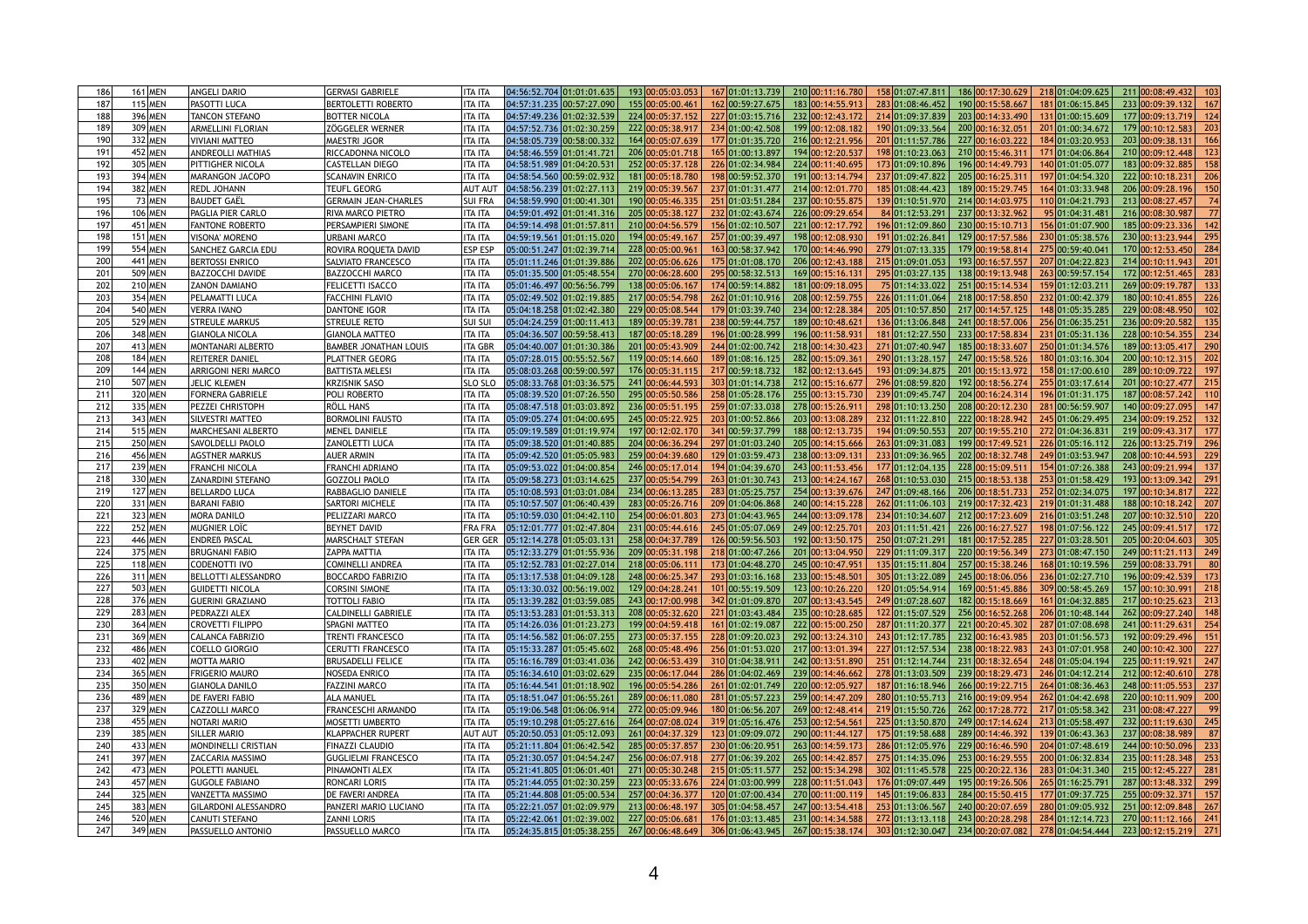| 248             | 538 MEN        | <b>STREIDL FLORIAN</b>      | <b>WILLIBALD SEPP</b>          | <b>GER GER</b> | 05:25:08.315 01:06:37.149 |     | 282 00:05:29.507 |        | 213 01:13:47.142 | 314 00:11:55.686 | 178 01:16:59.787 | 270 00:16:14.891 |   | 190 01:04:02.511 | 209 00:10:01.642 | 190          |
|-----------------|----------------|-----------------------------|--------------------------------|----------------|---------------------------|-----|------------------|--------|------------------|------------------|------------------|------------------|---|------------------|------------------|--------------|
| 249             | <b>257 MEN</b> | <b>CORSI ADOLFO</b>         | <b>LODI MAURIZIO</b>           | <b>ITA ITA</b> | 05:25:33.637 01:02:07.863 |     | 212 00:05:40.269 |        | 241 01:05:02.264 | 248 00:15:22.168 | 297 01:18:07.522 | 276 00:17:53.187 |   | 228 01:08:08.914 | 246 00:13:11.450 |              |
| 250             | 519 MEN        | <b>MONDINI ENRICO</b>       | <b>COTTI PICCINELLI LUCA</b>   | ITA ITA        | 05:26:00.068 01:06:07.692 |     | 275 00:05:16.469 |        | 192 01:04:57.366 | 246 00:13:07.680 | 231 01:13:17.611 | 244 00:18:55.618 |   | 254 01:11:51.495 | 264 00:12:26.137 | 273          |
| 251             | 153 MEN        | <b>STREIF ROMAN</b>         | <b>MAYR JOHANNES</b>           | <b>GER GER</b> | 05:27:13.526 01:02:12.210 |     | 214 00:05:26.219 |        | 207 01:05:48.221 | 257 00:12:12.58  | 192 01:20:38.297 | 291 00:17:23.515 |   | 215 01:14:10.367 | 277 00:09:22.116 |              |
| 252             | <b>281 MEN</b> | DAVARDA RINALDO             | <b>RASOM ALDO</b>              | <b>ITA ITA</b> | 05:27:24.642 01:08:05.597 |     | 298 00:05:40.04  |        | 239 01:08:57.356 | 287 00:10:59.027 | 143 01:17:33.779 | 273 00:15:30.743 |   | 166 01:11:55.926 | 265 00:08:42.173 |              |
| 253             | 525 MEN        | <b>DELUGAN EFREM</b>        | <b>DELLAI MICHELE</b>          | ITA ITA        | 05:27:42.073 01:04:20.051 |     | 251 00:05:13.116 |        | 186 01:04:27.616 | 241 00:15:41.762 | 304 01:14:57.030 | 254 00:18:31.657 |   | 247 01:13:03.598 | 272 00:11:27.243 |              |
| 254             | 391 MEN        | <b>PEDRON RENATO</b>        | <b>COVI MATTEO</b>             | ITA ITA        | 05:28:07.577 01:02:29.042 |     | 220 00:05:01.649 |        | 164 01:02:00.976 | 219 00:16:01.075 | 309 01:19:13.744 | 285 00:19:06.741 |   | 261 01:13:26.437 | 274 00:10:47.913 | 231          |
| 255             | 537 MEN        | IKERN MANUEL                | <b>ROHRER BENJAMIN</b>         | <b>AUT AU</b>  | 05:28:12.574 01:07:25.536 |     | 294 00:05:55.797 |        | 265 01:09:30.179 | 293 00:12:50.442 | 220 01:18:17.085 | 278 00:16:21.006 |   | 193 01:08:26.074 | 247 00:09:26.455 |              |
| 256             | 467 MEN        | <b>ORSELLO GIOVANNI</b>     | <b>CRAVERO ROBERTO</b>         | ITA ITA        | 05:28:23.576 01:04:44.490 |     | 255 00:05:23.418 |        | 204 01:06:11.965 | 262 00:14:49.127 | 281 01:17:37.789 | 274 00:19:30.047 |   | 267 01:09:34.527 | 254 00:10:32.213 |              |
| 257             | 388 MEN        | <b>CITTERI MASSIMILIANO</b> | <b>FORCELLA STEFANO</b>        | ITA ITA        | 05:29:47.081 01:04:13.943 |     | 250 00:06:43.854 |        | 302 01:07:26.424 | 277 00:12:54.061 | 224 01:15:58.261 | 263 00:19:28.846 |   | 266 01:11:57.750 | 268 00:11:03.942 |              |
| 258             | 513 MEN        | <b>GRATAROLI PAOLO</b>      | <b>MILESI GIACOMO</b>          | ITA ITA        | 05:30:46.332 01:02:56.623 |     | 233 00:07:07.79  |        | 318 01:02:57.229 | 227 00:14:56.413 | 284 01:14:16.298 | 250 00:21:24.068 |   | 296 01:15:16.979 | 282 00:11:50.931 | 259          |
| 259             | 556 MEN        | <b>MASARIN MAURO</b>        | PIZZOLATO ENRICO               | ITA ITA        | 05:30:47.582 01:06:30.531 |     | 280 00:05:19.370 |        | 199 01:07:09.404 | 272 00:13:38.709 | 246 01:17:15.792 | 272 00:19:02.498 |   | 258 01:09:50.845 | 257 00:12:00.433 |              |
| 260             | 490 MEN        | <b>HELMER ANDREAS</b>       | <b>RENGBO PAUL</b>             | <b>AUT SWE</b> | 05:30:57.333 01:08:22.031 |     | 302 00:06:08.098 |        | 278 01:10:52.188 | 302 00:12:53.172 | 223 01:15:47.793 | 261 00:17:49.271 |   | 225 01:09:17.570 | 252 00:09:47.210 |              |
| 26 <sup>′</sup> | <b>282 MEN</b> | <b>CECCARELLI FILIPPO</b>   | <b>GIANNECCHINI FRANCESCO</b>  | <b>ITA ITA</b> | 05:32:14.338 01:06:51.263 |     | 288 00:06:02.94  |        | 274 01:08:32.537 | 286 00:14:52.73  | 282 01:12:41.716 | 235 00:20:07.362 |   | 279 01:09:30.268 | 253 00:13:35.520 |              |
| 262             | 501 MEN        | <b>CASATI MATTEO</b>        | <b>GRITTI MATTEO</b>           | ITA ITA        | 05:32:37.089 01:04:01.519 |     | 247 00:07:01.395 |        | 314 01:03:45.465 | 236 00:17:46.39  | 326 01:12:46.989 | 236 00:21:01.713 |   | 290 01:11:57.704 | 267 00:14:15.914 | 301          |
| 263             | 420 MEN        | <b>BETTINSOLI CRISTIAN</b>  | <b>GASPARINI RENATO</b>        | ITA ITA        | 05:32:55.340 01:02:38.798 |     | 226 00:05:45.666 |        | 249 01:02:39.462 | 225 00:14:18.473 | 266 01:15:21.928 | 259 00:21:31.961 |   | 298 01:18:26.597 | 295 00:12:12.455 |              |
| 264             | 336 MEN        | <b>GUNDEL DANIEL</b>        | <b>WACH ANDREAS</b>            | <b>GER GER</b> | 05:32:55.839 01:10:43.064 |     | 320 00:05:45.048 |        | 246 01:09:04.704 | 288 00:14:16.913 | 265 01:16:58.711 | 269 00:17:19.865 |   | 214 01:06:48.823 | 238 00:11:58.711 | 263          |
| 265             | 268 MEN        | <b>ROS-VACCA STEFANO</b>    | <b>LEONE MATTEO</b>            | ITA ITA        | 05:33:16.589 01:06:27.553 |     | 278 00:05:14.845 |        | 190 01:06:43.461 | 266 00:13:15.776 | 240 01:14:33.662 | 252 00:19:36.256 |   | 270 01:14:43.579 | 281 00:12:41.457 | -279         |
| 266             | 465 MEN        | <b>GUALENI MARCO</b>        | PEZZUCCHI AMOS                 | ITA ITA        | 05:33:27.343 01:08:25.565 |     | 303 00:07:49.303 |        | 334 01:11:07.991 | 305 00:18:28.073 | 331 01:13:34.272 | 248 00:20:18.314 |   | 282 01:00:53.112 | 182 00:12:50.713 | 282          |
| 267             | 493 MEN        | <b>BABJAK ADAM</b>          | ÚTRATA JAN                     | CZE CZE        | 05:36:06.101 01:05:31.110 |     | 265 00:06:01.538 |        | 272 01:09:38.930 | 294 00:14:14.932 | 261 01:16:35.529 | 268 00:20:00.763 |   | 276 01:11:57.065 | 266 00:12:06.234 |              |
| 268             | 406 MEN        | <b>GUZZARDI DAVIDE</b>      | <b>COPETA ALEX</b>             | <b>ITA ITA</b> | 05:36:47.669 01:05:13.513 |     | 262 00:06:14.392 |        | 284 01:07:15.379 | 275 00:14:12.576 | 260 01:25:39.393 | 305 00:21:08.468 |   | 294 01:04:50.013 | 221 00:12:13.935 | 270          |
| 269             | 547 MEN        | <b>BONAZZA WALTER</b>       | <b>ROSSI LUIGI</b>             | ITA ITA        | 05:37:56.607 01:06:45.101 |     | 286 00:06:49.788 |        | 307 01:07:45.940 | 281 00:20:24.138 | 335 01:15:04.689 | 255 00:23:36.045 |   | 304 01:01:05.108 | 184 00:16:25.798 |              |
| 270             | 498 MEN        | <b>BURTSCHER MARTIN</b>     | PÜHRINGER REINHARD             | <b>AUT AU</b>  | 05:37:58.673 01:04:10.442 |     | 249 00:07:48.398 |        | 333 01:06:03.010 | 260 00:17:48.403 | 327 01:15:18.044 | 258 00:21:37.452 |   | 299 01:10:03.122 | 258 00:15:09.802 |              |
| 271             | 381 MEN        | <b>DAVIS PETE</b>           | <b>DAVIS ANGUS</b>             | <b>GBR GBR</b> | 05:38:02.105 01:06:57.550 |     | 290 00:07:15.840 |        | 321 01:06:52.260 | 268 00:15:58.235 | 308 01:18:25.135 | 279 00:21:04.037 |   | 291 01:09:39.441 | 256 00:11:49.607 |              |
| 272             | 532 MEN        | MIOTTI MICHELE              | <b>SOVILLA NICOLA</b>          | <b>ITA ITA</b> | 05:38:04.103 01:05:31.340 |     | 266 00:05:57.81  |        | 267 01:05:50.780 | 258 00:17:03.085 | 318 01:16:01.723 | 264 00:28:45.814 |   | 308 01:07:12.052 | 242 00:11:41.496 |              |
| 273             | 377 MEN        | <b>TENDERINI STEFANO</b>    | <b>FAZZINI MIRKO</b>           | ITA ITA        | 05:38:17.604 01:04:40.341 |     | 253 00:05:26.31  |        | 208 01:09:09.883 | 291 00:14:16.633 | 264 01:17:12.859 | 271 00:20:01.716 |   | 277 01:14:32.347 | 279 00:12:57.506 |              |
| 274             | 301 MEN        | <b>PEDERIVA PAOLO</b>       | PELLEGRIN ALESSANDRO           | ITA ITA        | 05:39:37.110 01:06:07.614 |     | 274 00:05:59.541 |        | 268 01:03:10.224 | 230 00:11:09.448 | 152 01:10:35.558 | 213 00:17:10.630 |   | 211 01:35:40.302 | 308 00:09:43.793 | 178          |
| 275             | 480 MEN        | <b>COSTA DENIS</b>          | PESCOLLDERUNG LUCA             | ITA ITA        | 05:39:43.609 01:06:20.359 |     | 277 00:05:45.548 |        | 248 01:07:12.276 | 274 00:14:45.61  | 277 01:13:10.918 | 242 00:18:21.080 |   | 242 01:22:40.612 | 305 00:11:27.200 |              |
| 276             | 340 MEN        | <b>GERMANI ELIA</b>         | <b>TARTAGLIONE LUCA</b>        | <b>ITA ITA</b> | 05:39:48.108 01:08:07.434 |     | 299 00:06:41.446 |        | 300 01:09:08.932 | 289 00:13:37.11  | 245 01:19:56.301 | 287 00:18:24.075 |   | 244 01:14:09.805 | 276 00:09:42.998 | 174          |
| 277             | 373 MEN        | NEVOLA DOMENICO             | <b>RUGGIERO ANDREA</b>         | <b>ITA ITA</b> | 05:40:30.610 01:09:00.193 |     | 307 00:07:36.421 |        | 329 01:10:03.422 | 297 00:13:59.176 | 254 01:21:11.790 | 292 00:17:14.187 |   | 212 01:10:25.040 | 260 00:11:00.381 | 235          |
| 278             | 434 MEN        | <b>PASSERA DAVIDE</b>       | <b>MAULINI MATTEO</b>          | ITA ITA        | 05:40:53.364 01:09:38.890 |     | 311 00:07:19.720 |        | 323 01:05:10.922 | 250 00:14:40.578 | 274 01:11:26.664 | 224 00:26:31.030 |   | 307 01:14:04.907 | 275 00:12:00.653 |              |
| 279             | 342 MEN        | <b>STEFANI FAUSTO</b>       | <b>BONOMI SILVANO</b>          | ITA ITA        | 05:43:37.869 01:09:01.055 |     | 308 00:06:35.577 |        | 296 01:08:21.819 | 285 00:15:09.018 | 289 01:16:22.066 | 267 00:19:04.276 |   | 259 01:15:50.004 | 284 00:13:14.054 |              |
| 280             | 444 MEN        | <b>PRIETH MARKUS</b>        | <b>RIEDL URBAN</b>             | <b>ITA ITA</b> | 05:43:47.619 01:12:34.985 |     | 324 00:05:27.117 |        | 210 01:06:31.418 | 264 00:15:32.901 | 300 01:15:35.500 | 260 00:22:50.383 |   | 301 01:12:36.486 | 271 00:12:38.829 | 277          |
| 281             | 414 MEN        | <b>GIUDICI LORENZO</b>      | <b>ASCOLI ALESSANDRO</b>       | ITA ITA        | 05:45:01.693 01:03:16.251 |     | 239 00:05:46.168 |        | 250 01:07:07.954 | 271 00:14:02.654 | 257 01:19:05.196 | 283 00:19:58.673 |   | 274 01:23:33.653 | 307 00:12:11.144 |              |
| 282             | 429 MEN        | <b>SCHERZ KARL</b>          | <b>SCHWAIGER THOMAS</b>        | <b>AUT AU</b>  | 05:45:20.624 01:07:33.851 |     | 296 00:07:46.526 |        | 332 01:09:41.925 | 295 00:15:56.91  | 307 01:18:41.202 | 280 00:20:43.867 |   | 286 01:14:12.176 | 278 00:10:44.167 |              |
| 283             | 466 MEN        | MOMBELLI DAVIDE             | <b>SONI GAETANO</b>            | ITA ITA        | 05:46:06.877 01:08:28.314 |     | 304 00:06:08.71  |        | 279 01:08:19.979 | 283 00:14:00.486 | 255 01:21:35.190 | 293 00:21:08.827 |   | 295 01:14:33.860 | 280 00:11:51.511 | $26^{\circ}$ |
| 284             | 91 MEN         | PELLEGRINI FABIO            | <b>SALVATORE FRANCO</b>        | ITA ITA        | 05:46:14.629 01:06:29.111 |     | 279 00:05:42.786 |        | 243 01:07:24.318 | 276 00:13:23.062 | 242 01:26:51.683 | 311 00:19:00.033 |   | 257 01:15:38.163 | 283 00:11:45.473 |              |
| 285             | 353 MEN        | <b>TAGNI MICHELE</b>        | <b>ROSSI SIMONE</b>            | ITA ITA        | 05:46:34.628 01:02:43.628 |     | 230 00:05:39.542 |        | 236 01:03:05.731 | 229 00:13:09.428 | 235 01:29:13.456 | 316 00:19:32.496 |   | 268 01:20:25.938 | 299 00:12:44,409 |              |
| 286             | 370 MEN        | <b>PACORINI ENRICO</b>      | <b>MORO MATTEO</b>             | <b>ITA ITA</b> | 05:48:00.025 01:06:41.639 |     | 284 00:06:37.198 |        | 299 01:10:35.340 | 301 00:12:40.068 | 212 01:25:26.117 | 304 00:17:39.443 |   | 221 01:15:56.019 | 285 00:12:24.201 |              |
| 287             | 357 MEN        | <b>MARTINELLI MATTEO</b>    | <b>LEONESIO MAURIZIO</b>       | ITA ITA        | 05:48:25.883 01:06:34.836 |     | 281 00:06:45.31  |        | 304 01:05:10.953 | 251 00:16:03.134 | 310 01:20:18.547 | 290 00:21:07.469 |   | 292 01:19:04.537 | 296 00:13:21.096 |              |
| 288             | 510 MEN        | LAPONDER MARCEL             | <b>NACHBAR SEBASTIAN</b>       | <b>NED GER</b> | 05:50:40.390 01:07:22.947 |     | 293 00:07:24.436 |        | 326 01:10:33.421 | 300 00:15:11.154 | 293 01:18:46.538 | 282 00:20:46.737 |   | 288 01:17:33.947 | 292 00:13:01.210 | 287          |
| 289             | 549 MEN        | <b>ZIMELLO ALESSANDRO</b>   | POZZAN PIETRO                  | ITA ITA        | 05:51:56.144 01:03:59.571 |     | 244 00:06:16.590 |        | 285 01:05:28.222 | 256 00:12:31.176 | 207 01:26:29.469 | 308 00:22:17.279 |   | 300 01:22:27.197 | 304 00:12:26.640 |              |
| 290             | <b>251 MEN</b> | <b>LEONTINI VITTORIO</b>    | <b>ARMATI ANGELO</b>           | <b>ITA ITA</b> | 05:53:14.899 01:06:20.250 |     | 276 00:07:18.57  |        | 322 01:12:51.107 | 312 00:17:23.24  | 322 01:21:53.036 | 295 00:21:25.097 |   | 297 01:11:30.451 | 263 00:14:33.147 |              |
| 291             | 306 MEN        | <b>MANELLA GIANFRANCO</b>   | <b>GUASSOLDI GIACOMO GUIDO</b> | <b>ITA ITA</b> | 05:53:19.148 01:07:19.453 |     | 292 00:05:57.68  |        | 266 01:11:04.013 | 304 00:15:04.71  | 288 01:25:45.523 | 306 00:20:42.666 |   | 285 01:17:04.931 | 291 00:10:20.167 |              |
| 292             | 545 MEN        | <b>ENGLARO CHRISTIAN</b>    | <b>FIOR ALESSANDRO</b>         | <b>ITA ITA</b> |                           |     | 291 00:05:40.228 |        | 240 01:09:49.850 | 296 00:13:03.375 | 228 01:33:20.217 | 322 00:24:28.991 |   | 305 01:08:59.240 | 250 00:11:46.751 | 257          |
| 293             | 553 MEN        | <b>AUMANN MANUEL</b>        | <b>FISCHER RAPHAEL</b>         | <b>GER GER</b> | 05:55:45.249 01:10:06.762 |     | 317 00:06:56.856 |        | 311 01:11:03.857 | 303 00:15:13.432 | 294 01:18:42.575 | 281 00:19:05.025 |   | 260 01:23:20.455 | 306 00:11:16.287 |              |
| 294             | 362 MEN        | <b>VICECONTE ALBERTO</b>    | <b>MAURI DIEGO</b>             | ITA ITA        | 05:55:52.655 01:05:18.786 |     | 263 00:07:40.800 |        | 330 01:11:35.229 | 308 00:16:06.30  | 311 01:23:10.365 | 299 00:20:53.835 |   | 289 01:18:06.411 | 293 00:13:00.928 |              |
| 295             | 491 MEN        | <b>PONZO GIAMPIERO</b>      | <b>MAGNALDI VALTER</b>         | ITA ITA        | 05:57:27.410 01:08:33.143 |     | 305 00:06:13.241 |        | 282 01:11:18.802 | 306 00:12:48.024 | 218 01:27:25.738 | 312 00:18:42.873 |   | 251 01:20:31.304 | 300 00:11:54.285 |              |
| 296             | 436 MEN        | <b>TROTTI ROBERTO</b>       | <b>MOSSINI RUBEN</b>           | <b>ITA ITA</b> | 05:57:49.663 01:13:53.413 |     | 328 00:06:24.175 |        | 291 01:16:03.097 | 322 00:14:23.949 | 267 01:21:45.408 | 294 00:17:47.477 |   | 224 01:16:11.688 | 286 00:11:20.456 |              |
| 297             | 499 MEN        | LEIMER HERVÉ                | SEEBACHER FLORIAN              | <b>SUI ITA</b> | 05:58:40.165 01:15:21.041 |     | 334 00:05:47.544 |        | 253 01:18:51.858 | 329 00:13:52.592 | 252 01:32:01.297 | 320 00:11:47.653 |   | 41 01:10:39.870  | 261 00:10:18.310 |              |
| 298             | 437 MEN        | <b>LORENZIN ANTONIO</b>     | <b>MORO ANDREA</b>             | <b>ITA ITA</b> | 05:59:19.415 01:08:00.621 |     | 297 00:06:03.347 |        | 275 01:10:30.769 | 298 00:14:58.83  | 285 01:23:32.174 | 300 00:23:03.315 |   | 302 01:20:08.653 | 298 00:13:01.705 |              |
| 299             | 460 MEN        | <b>STANGALINO CARLO</b>     | <b>GAMBINI RENZO</b>           | ITA ITA        | 05:59:55.668 01:13:30.561 |     | 326 00:07:53.21  |        | 336 01:14:52.866 | 316 00:15:27.222 | 299 01:19:56.520 | 288 00:18:06.197 |   | 237 01:17:03.808 | 290 00:13:05.276 |              |
| 300             | 544 MEN        | <b>POLDI ALLAI CRISTIAN</b> | <b>SAPRI KEVIN</b>             | ITA ITA        | 05:59:55.679 01:12:39.268 |     | 325 00:06:01.522 |        | 271 01:14:37.172 | 315 00:18:13.113 | 330 01:16:11.599 | 265 00:19:46.91  |   | 271 01:21:16.217 | 302 00:11:09.878 | 240          |
| 30 <sup>7</sup> | 344 MEN        | <b>GIORGETTI LUCA</b>       | REGAZZONI ROBERTO              | ITA ITA        | 05:59:55.681 01:10:02.624 |     | 316 00:07:06.984 |        | 316 01:12:50.218 | 311 00:15:52.573 | 306 01:24:25.417 | 302 00:19:35.523 |   | 269 01:18:11.356 | 294 00:11:50.986 |              |
| 302             | 345 MEN        | <b>PILLININI GRAZIANO</b>   | <b>CAPPELLETTI RICCARDO</b>    | <b>ITA ITA</b> | 05:59:55.682 01:10:18.944 |     | 318 00:07:24.251 |        | 325 01:13:31.059 | 313 00:17:18.903 | 321 01:22:57.761 | 298 00:18:03.155 |   | 233 01:16:29.129 | 288 00:13:52.480 |              |
| 303             | 535 MEN        | <b>BOSCHETTI ALBERTO</b>    | MORANDUZZO FRANCESCO           | <b>ITA ITA</b> | 05:59:55.684 01:06:50.504 |     | 287 00:06:52.638 |        | 309 01:08:20.431 | 284 00:17:08.092 | 319 01:24:29.052 | 303 00:25:39.362 |   | 306 01:20:32.443 | 301 00:10:03.162 |              |
| 30<             | 439 MEN        | DOTTI FRANCESCO PIERO       | <b>PROSPERI GIUSEPPE</b>       | ITA ITA        | 05:59:55.685 01:09:58.624 |     | 315 00:07:03.246 |        | 315 01:12:25.648 | 310 00:19:01.146 | 334 01:22:03.753 | 297 00:18:11.408 |   | 238 01:22:13.187 | 303 00:08:58.673 |              |
| 305             | 468 MEN        | <b>CICCOZZI GIANPAOLO</b>   | <b>DE FELICE CHRISTIAN</b>     | ITA ITA        |                           |     | 309 00:07:30.057 |        | 327 01:17:11.522 | 325 00:14:27.268 | 269 01:21:54.939 | 296 00:23:08.495 |   | 303 01:19:17.328 | 297 00:10:08.078 |              |
| 306             | 100 MEN        | LORENZ VALERIO              | <b>CARPANO AMEDEO</b>          | ITA ITA        | 05:59:55.999 01:16:45.874 |     | 340 00:05:22.709 |        | 202 01:20:53.584 | 335 00:13:19.67  | 241 01:34:36.205 | 324              |   |                  | 001:28:57.950    |              |
| <b>DNF</b>      | 463 MEN        | <b>TECCOLO GABRIELE</b>     | <b>PIVA GIANLUCA</b>           | <b>ITA ITA</b> | 01:20:42.557              | 342 |                  |        |                  |                  |                  |                  |   |                  |                  |              |
| <b>DNF</b>      | 384 MEN        | <b>SCHWARZ-MALLE HUBERT</b> | <b>SALCHER RAINER</b>          | <b>AUT AUT</b> | $ 01:21:38.936 $ 343      |     |                  | 0      |                  |                  |                  |                  | 0 |                  | 0                |              |
| <b>DNF</b>      | $415$ MEN      | <b>ZANONER MARCO</b>        | <b>CEOLAN LUCA</b>             | <b>ITA ITA</b> | 00:52:08.457              |     | 73 00:03:43.805  | $37$ . |                  |                  |                  |                  |   |                  |                  |              |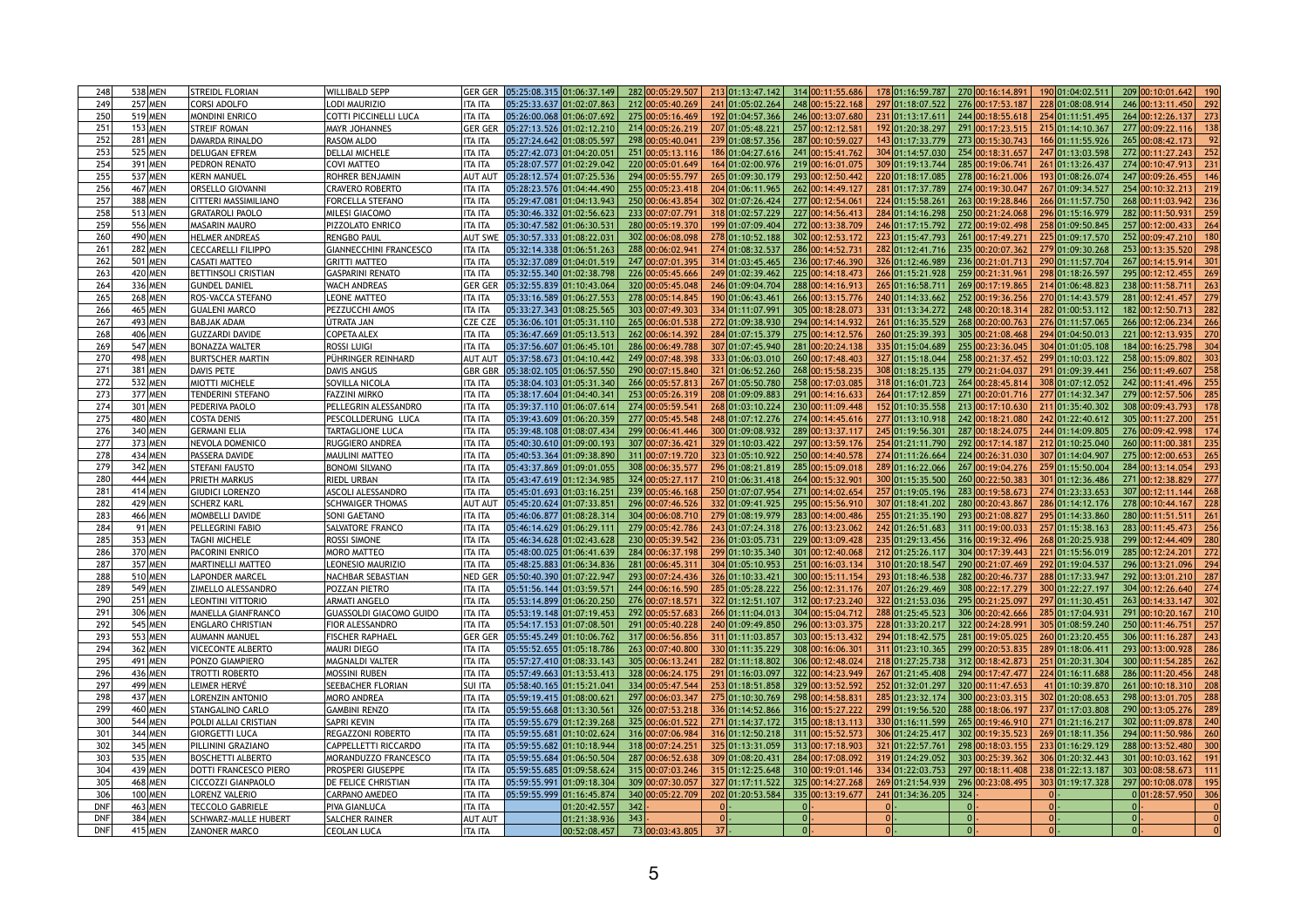| <b>DNF</b>          | <b>269 MEN</b> |                   | <b>KRISTANDL ANDREAS</b>             | <b>STEINER ANTON</b>                                 | <b>ITA ITA</b>                   | 00:47:58.061 | 35 00:04:01.230                      | $53$ .  |                  |                  |         |                                        |        |                 |                  |        |  |
|---------------------|----------------|-------------------|--------------------------------------|------------------------------------------------------|----------------------------------|--------------|--------------------------------------|---------|------------------|------------------|---------|----------------------------------------|--------|-----------------|------------------|--------|--|
| <b>DNF</b>          |                | 482 MEN           | <b>VALCI MARCO</b>                   | <b>VALCI DIEGO</b>                                   | <b>ITA ITA</b>                   | 00:56:23.502 | 130 00:04:26.736                     |         | 95 00:58:55.936  | 178 00:10:15.51  | 112     |                                        |        |                 |                  |        |  |
| <b>DNF</b>          | 440 MEN        |                   | <b>AGOSTINI PETER</b>                | <b>MORANDUZZO RICCARDO</b>                           | <b>ITA ITA</b>                   | 00:55:00.853 | 113 00:04:33.086                     |         | 107 00:55:51.442 | 130 00:10:20.339 | 115     |                                        |        |                 |                  |        |  |
| <b>DNF</b>          | 459 MEN        |                   | <b>HOFER DANIEL</b>                  | <b>TRENTIN YURI</b>                                  | <b>ITA ITA</b>                   | 00:55:06.360 | 115 00:04:35.285                     |         | 118 00:53:30.091 | 97 00:23:24.412  | $337$ . |                                        |        |                 |                  |        |  |
| <b>DNF</b>          | 152 MEN        |                   | <b>NEHLS ALEXANDER</b>               | <b>NAEGELE LUKAS</b>                                 | <b>GER GER</b>                   | 00:53:09.390 | 89 00:04:37.36                       |         | 124 00:55:18.901 | 122 00:10:05.596 |         | 107 01:06:55.489                       | 177    |                 |                  |        |  |
| <b>DNF</b>          |                | 435 MEN           | <b>ANESI ANDREA</b>                  | DALLAPICCOLA ALESSIO                                 | <b>ITA ITA</b>                   | 01:02:06.890 | 211 00:05:04.239                     |         | 169 01:06:07.877 | 261 00:12:44.062 | 216     |                                        |        |                 |                  |        |  |
| <b>DNF</b>          | 410 MEN        |                   | <b>PASSOW ADRIAN</b>                 | <b>SPITZNAGEL MARTIN</b>                             | <b>GER AUT</b>                   | 01:15:36.110 | 336 00:05:10.978                     |         | 182 01:17:14.124 | 326 00:13:26.416 |         | 244 01:29:53.735                       | 318    |                 |                  |        |  |
|                     |                |                   |                                      |                                                      |                                  |              |                                      |         | 201 01:16:39.055 | 323 00:14:04.277 | 258     |                                        |        |                 |                  |        |  |
| <b>DNF</b>          | 372 MEN        |                   | TURCHI GIONATA                       | <b>TURCHI ANDREA</b>                                 | <b>ITA ITA</b>                   | 01:12:31.156 | 323 00:05:19.745                     |         |                  |                  |         |                                        |        |                 |                  |        |  |
| <b>DNF</b>          | 453 MEN        |                   | <b>FIORI ALESSANDRO</b>              | <b>SALSI ROBERTO</b>                                 | <b>ITA ITA</b>                   | 01:15:40.143 | 337 00:05:25.447                     |         | 205 01:21:41.679 | 336 00:25:43.237 | 339     |                                        |        |                 |                  |        |  |
| <b>DNF</b>          | 408 MEN        |                   | <b>CANELLA MARCO</b>                 | <b>ZAMMUNER MASSIMO</b>                              | ITA ITA                          | 01:15:24.914 | 335 00:05:32.61                      |         | 220 01:18:44.354 | 328 00:17:48.761 | 328     |                                        |        |                 |                  |        |  |
| <b>DNF</b>          | 248 MEN        |                   | <b>MEINECKE MARCUS</b>               | <b>WILLIBALD STEFAN</b>                              | <b>GER GER</b>                   | 01:01:46.936 | 207 00:05:39.200                     |         | 235 00:58:08.457 | 162 00:14:45.243 |         | 276 01:18:13.482                       | 277    |                 |                  |        |  |
| <b>DNF</b>          | 449 MEN        |                   | <b>IMORETTI SANDRO</b>               | <b>PEDOL OSCAR</b>                                   | <b>ITA ITA</b>                   | 01:08:09.922 | 300 00:05:45.466                     |         | 247 01:12:04.515 | 309 00:17:37.228 |         | 324 01:34:51.742                       | 325    |                 |                  |        |  |
| <b>DNF</b>          | 401 MEN        |                   | BRULETTI DAVIDE                      | <b>SUARDI RICCARDO</b>                               | <b>ITA ITA</b>                   | 01:05:48.364 | 269 00:05:46.546                     |         | 252 01:07:42.195 | 279 00:14:27.412 | 270     |                                        |        |                 |                  |        |  |
| <b>DNF</b>          | 355 MEN        |                   | PEDROTTI CRISTIAN                    | <b>ANDREATTA EMILIANO</b>                            | <b>ITA ITA</b>                   | 01:08:18.061 | 301 00:05:51.772                     |         | 260 01:07:09.748 | 273 00:13:39.925 |         | 248 01:24:12.501                       | 301    |                 |                  |        |  |
| <b>DNF</b>          | 497 MEN        |                   | ITACCHINI GIULIO                     | <b>FOSSEN LORIS</b>                                  | <b>ITA ITA</b>                   | 01:14:16.524 | 330 00:05:55.324                     |         | 264 01:20:28.234 | 334 00:17:30.104 |         | 323 01:29:47.059                       | 317    |                 |                  |        |  |
| <b>DNF</b>          | 423 MEN        |                   | <b>GALLINA ANDREA</b>                | <b>BONATA SERAFINO</b>                               | ITA ITA                          | 01:14:21.921 | 332 00:05:59.677                     |         | 269 01:25:49.049 | 338 00:15:09.423 | 291     |                                        |        |                 |                  |        |  |
| <b>DNF</b>          | 386 MEN        |                   | <b>GIETMANN ANSGAR ROMANO</b>        | <b>IKIEFER TIM</b>                                   | <b>GER GER</b>                   | 01:16:48.916 | 341 00:06:00.508                     |         | 270 01:23:32.174 | 337 00:22:01.654 | 336     |                                        |        |                 |                  |        |  |
| <b>DNF</b>          |                | 438 MEN           | <b>BIANCO DAVIDE</b>                 | <b>GIRAUDO ANDREA</b>                                | ITA ITA                          | 01:05:07.431 | 260 00:06:06.481                     |         | 276 01:11:23.669 | 307 00:16:49.903 | 316     |                                        |        |                 |                  |        |  |
| <b>DNF</b>          | 474 MEN        |                   | <b>LANCELOTTI NICOLA</b>             | <b>BERTO MATTEO</b>                                  | ITA ITA                          | 01:16:05.561 | 338 00:06:18.013                     |         | 287 01:15:32.037 | 319 00:18:51.989 |         | 333 01:27:28.592                       | 314    |                 |                  |        |  |
| <b>DNF</b>          | 183 MEN        |                   | <b>MARTINI DAVIDE</b>                | <b>MARTINI PIETRO</b>                                | ITA ITA                          | 01:11:21.315 | 321 00:06:21.677                     |         | 290 01:19:59.032 | 333 00:17:40.649 | $325$ . |                                        |        |                 |                  |        |  |
| <b>DNF</b>          |                | 191 MEN           | <b>AMADIGI GABRIELE</b>              | <b>POZZI MATTEO</b>                                  | <b>ITA ITA</b>                   | 01:14:29.389 | 333 00:06:25.452                     |         | 294 01:19:47.269 | 332 00:24:38.169 | 338     |                                        |        |                 |                  |        |  |
| <b>DNF</b>          | 405 MEN        |                   | <b>SUNDBERG MATS</b>                 | <b>STRUCK STEFAN</b>                                 | <b>SWE GER</b>                   | 01:13:55.724 | 329 00:06:42.690                     |         | 301 01:19:18.285 | 331 00:16:14.241 |         | 313 01:25:47.660                       | 307    |                 |                  |        |  |
| <b>DNF</b>          | 366 MEN        |                   | <b>TUTTOPETTO GIANLUCA</b>           | DI MASSO LUCA                                        | ITA ITA                          | 01:08:33.474 | 306 00:06:51.598                     |         | 308 01:07:42.461 | 280 00:15:10.000 |         | 292 01:26:47.674                       | 310    |                 |                  |        |  |
| <b>DNF</b>          |                | 99 MEN            | <b>LÖWE ANDREAS</b>                  | <b>SANI LORENZO</b>                                  | <b>GER ITA</b>                   | 01:11:48.163 | 322 00:06:59.928                     |         | 313 01:15:30.103 | 318 00:16:30.948 |         | 315 01:29:56.466                       | $-319$ |                 |                  |        |  |
| <b>DNF</b>          | 321 MEN        |                   | <b>D'ANDREA ALESSANDRO</b>           | <b>PIAZZA IVAN</b>                                   | <b>ITA ITA</b>                   | 01:09:49.088 | 312 00:07:23.890                     |         | 324 01:18:11.734 | 327 00:16:52.602 |         | 317 01:27:27.532                       | 313    |                 |                  |        |  |
| <b>DNF</b>          | 431 MEN        |                   | RITARDATI PAOLO                      | <b>CASETTO DANIELE</b>                               | ITA ITA                          | 01:09:58.042 | 314 00:07:33.812                     |         | 328 01:16:56.885 | 324 00:17:16.89  |         | 320 01:26:34.866                       | 309    |                 |                  |        |  |
| <b>DNF</b>          | 392 MEN        |                   | <b>HÖSCH ANDREAS</b>                 | HÖSCH LEON                                           | <b>GER GER</b>                   | 01:09:33.082 | 310 00:07:51.050                     |         | 335 01:28:29.511 | 339 00:14:36.881 | 273     |                                        |        |                 |                  |        |  |
| <b>DNF</b>          | 485 MEN        |                   | <b>COSTANZI ANDREA</b>               | <b>LONGHI DAVIDE</b>                                 | <b>ITA ITA</b>                   | 01:14:21.807 | 331 00:08:00.44                      |         | 337 01:15:52.021 | 321 00:18:04.783 |         | 329 01:27:40.043                       | 315    |                 |                  |        |  |
| <b>DNF</b>          | 469 MEN        |                   | ROCCON PAOLO                         | MEZZAVILLA BRUNO                                     | ITA ITA                          | 01:03:16.107 | 238 00:08:41.797                     | $338$ . |                  |                  |         |                                        |        |                 |                  |        |  |
| <b>DNE</b><br>ייש   |                | 500 MEN           | SÖLLNER XAVER                        | <b>PICHLER ALEXANDER</b>                             | <b>GER ITA</b>                   |              |                                      |         |                  |                  |         |                                        |        |                 |                  |        |  |
| <b>DNF</b>          | 380 MEN        |                   | ABORDI MARCO                         | DAL BEN DANIELE                                      | ITA ITA                          | 01:09:54.571 | 313 00:09:01.273                     |         | 340 01:15:42.396 | 320 00:15:33.899 |         | $301 01:32:46.459 $ 321                |        |                 |                  |        |  |
|                     |                |                   |                                      |                                                      |                                  |              |                                      |         |                  |                  |         |                                        |        |                 |                  |        |  |
| <b>DNF</b>          |                | 70 MEN            | PURSCHKE ANDRÉ                       | <b>ZWEIGART MICHAEL</b>                              | <b>GER GER</b>                   | 00:46:53.473 | 25 00:04:17.334                      |         | 71 00:53:04.803  | 92 00:16:29.903  |         | 314 00:53:16.893                       |        | 40 00:11:41.781 | 35 00:47:18.494  | 33     |  |
| <b>DNF</b>          |                | <b>228 MEN</b>    | <b>PROKSCH BENEDIKT</b>              | KÖNIG ADRIAN                                         | <b>GER GER</b>                   | 00:57:14.093 | 146 00:04:52.133                     |         | 147 00:54:40.884 | 112 00:10:42.475 |         | $132 01:06:51.869 $ $175 00:17:43.281$ |        |                 | 222 00:46:58.697 | $31$ . |  |
| <b>DNF</b>          | 407 MEN        |                   | <b>HOFER HARALD</b>                  | DABERTO MANFRED                                      | <b>ITA ITA</b>                   | 01:16:15.656 | 339 00:06:10.414                     |         | 280 01:18:56.803 |                  |         | 170 01:17:51.875 275 00:18:14.637      |        |                 |                  | 202    |  |
| <b>DNF</b>          | 333 MEN        |                   | <b>SANTACROCE ANGELO</b>             | <b>IEMERI JEAN-FRANCOIS</b>                          | sui sui                          | 01:10:24.078 |                                      |         |                  | 330 00:11:31.257 |         | 332 01:19:21.045 286 00:18:19.504      |        |                 | 239 01:03:20.142 | 273    |  |
| <b>DNS</b>          |                | 47 MEN            | <b>MERIGHI TOMMASO</b>               | DELLADDIO DAVIDE                                     | <b>ITA ITA</b>                   |              | $319 00:07:44.280 $ 331 01:10:32.781 |         |                  | 299 00:18:39.025 |         |                                        |        |                 | 240 01:13:05.549 |        |  |
| <b>DNS</b>          |                |                   |                                      |                                                      |                                  |              |                                      |         |                  |                  |         |                                        |        |                 |                  |        |  |
|                     | 363 MEN        |                   | <b>BORDIGA CRISTIANO</b>             | <b>MALCOTTI ROBERTO</b>                              | <b>ITA ITA</b>                   |              |                                      |         |                  |                  |         |                                        |        |                 |                  |        |  |
| <b>DNS</b>          | 334 MEN        |                   | <b>FABRINI LORENZO</b>               | <b>FABRINI ALESSANDRO</b>                            | <b>ITA ITA</b>                   |              |                                      |         |                  |                  |         |                                        |        |                 |                  |        |  |
| <b>DNS</b>          | 454 MEN        |                   | CALDART DANIELE                      | <b>BENVENUTI PATRICK</b>                             | <b>ITA ITA</b>                   |              |                                      |         |                  |                  |         |                                        |        |                 |                  |        |  |
| <b>DNS</b>          | 255 MEN        |                   | <b>BRITT JÖRG</b>                    | <b>SCHNEIDER ADRIAN</b>                              | <b>SUI SUI</b>                   |              |                                      |         |                  |                  |         |                                        |        |                 |                  |        |  |
| <b>DNS</b>          | 328 MEN        |                   | <b>BURGSTEINER UWE</b>               | <b>DANKLMAIER SIMON</b>                              | <b>AUT AUT</b>                   |              |                                      |         |                  |                  |         |                                        |        |                 |                  |        |  |
| <b>DNS</b>          | 458 MEN        |                   | <b>COLOMBO MARCO</b>                 | <b>BOGHI STEFANO</b>                                 | <b>ITA ITA</b>                   |              |                                      |         |                  |                  |         |                                        |        |                 |                  |        |  |
| <b>DNS</b>          | 461 MEN        |                   | <b>MORETTI COSTANTINO</b>            | <b>CASIMIRO MICHELE</b>                              | <b>ITA ITA</b>                   |              |                                      |         |                  |                  |         |                                        |        |                 |                  |        |  |
| <b>DNS</b>          | 327 MEN        |                   | <b>LASSACHER KURT</b>                | <b>RIEGLER THOMAS</b>                                | <b>AUT AUT</b>                   |              |                                      |         |                  |                  |         |                                        |        |                 |                  |        |  |
| <b>DNS</b>          |                | 102 MEN           | <b>STECHER FROWIN</b>                | <b>LUDWIG ANDRES</b>                                 | ITA ITA                          |              |                                      |         |                  |                  |         |                                        |        |                 |                  |        |  |
| <b>DNS</b>          | 470 MEN        |                   | RABEZZANA ANDREA                     | <b>PIZZINI LORENZO</b>                               | <b>ITA ITA</b>                   |              |                                      |         |                  |                  |         |                                        |        |                 |                  |        |  |
| <b>DNS</b>          |                | 76 MEN            | MAREK ZABIK                          | <b>MATEUSZ WOJCIK</b>                                | POL POL                          |              |                                      |         |                  |                  |         |                                        |        |                 |                  |        |  |
| <b>DNS</b>          |                | $123$ MEN         | <b>VORRABER ANDREAS</b>              | <b>KIRSCHNER MARKUS</b>                              | <b>AUT AUT</b>                   |              |                                      |         |                  |                  |         |                                        |        |                 |                  |        |  |
| <b>DNS</b>          |                | 326 MEN           | <b>WIESER MARTIN</b>                 | <b>THALER MARKUS</b>                                 | <b>AUT AUT</b>                   |              |                                      |         |                  |                  |         |                                        |        |                 |                  |        |  |
| <b>DNS</b>          | 479 MEN        |                   | <b>SERNIA NICOLA</b>                 | PORRO ANTONIO                                        | <b>ITA ITA</b>                   |              |                                      |         |                  |                  |         |                                        |        |                 |                  |        |  |
| <b>DNS</b>          | 483 MEN        |                   | <b>RIGOLLET JACOPO</b>               | <b>MARTINI ANDREA</b>                                | <b>ITA ITA</b>                   |              |                                      |         |                  |                  |         |                                        |        |                 |                  |        |  |
| <b>DNS</b>          | 322 MEN        |                   | <b>CODONI MICHELE</b>                | <b>CODONI TOMMASO</b>                                | <b>ITA ITA</b>                   |              |                                      |         |                  |                  |         |                                        |        |                 |                  |        |  |
| <b>DNS</b>          | 487 MEN        |                   | <b>SIMIONI MATTEO</b>                | <b>BOLCATO FRANCESCO</b>                             | <b>ITA ITA</b>                   |              |                                      |         |                  |                  |         |                                        |        |                 |                  |        |  |
| <b>DNS</b>          | 318 MEN        |                   | <b>COLOMBINI GNUTTI MATTEO</b>       | <b>ROSSI LUCA</b>                                    | <b>ITA ITA</b>                   |              |                                      |         |                  |                  |         |                                        |        |                 |                  |        |  |
| <b>DNS</b>          | 492 MEN        |                   | MANFREDINI EDOARDO                   | <b>FRANCHINI SILVESTRO</b>                           | <b>ITA ITA</b>                   |              |                                      |         |                  |                  |         |                                        |        |                 |                  |        |  |
| <b>DNS</b>          |                | $49$ MEN          | KABUSCH MICHAEL                      | <b>GRUBER PETER</b>                                  | <b>AUT AUT</b>                   |              |                                      |         |                  |                  |         |                                        |        |                 |                  |        |  |
| <b>DNS</b>          | 494 MEN        |                   | POLOTTI DIEGO                        | <b>ODDI RICCARDO</b>                                 | <b>ITA ITA</b>                   |              |                                      |         |                  |                  |         |                                        |        |                 |                  |        |  |
| <b>DNS</b>          | 496 MEN        |                   | Cioldi elio                          | <b>BONETTI CARLO</b>                                 | lsui sui                         |              |                                      |         |                  |                  |         |                                        |        |                 |                  |        |  |
| <b>DNS</b>          | 315 MEN        |                   | <b>KÖBERL UDO</b>                    | FELDKIRCHNER CHRISTOPH                               | <b>AUT AUT</b>                   |              |                                      |         |                  |                  |         |                                        |        |                 |                  |        |  |
| <b>DNC</b><br>כיו ש |                | 86 MEN            | <b>FÖLSNER MICHAEL</b>               | <b>GRUGGER SEPP</b>                                  | AUT AUT                          |              |                                      |         |                  |                  |         |                                        |        |                 |                  |        |  |
| <b>DNS</b><br>DNS   |                | 96 MEN<br>398 MEN | DÖCKE MAX<br><b>SALVATORE FRANCO</b> | <b>JENSCHATZ SEBASTIAN</b><br><b>BOSSONE MASSIMO</b> | <b>GER AUT</b><br><b>ITA ITA</b> |              |                                      |         |                  |                  |         |                                        |        |                 |                  |        |  |